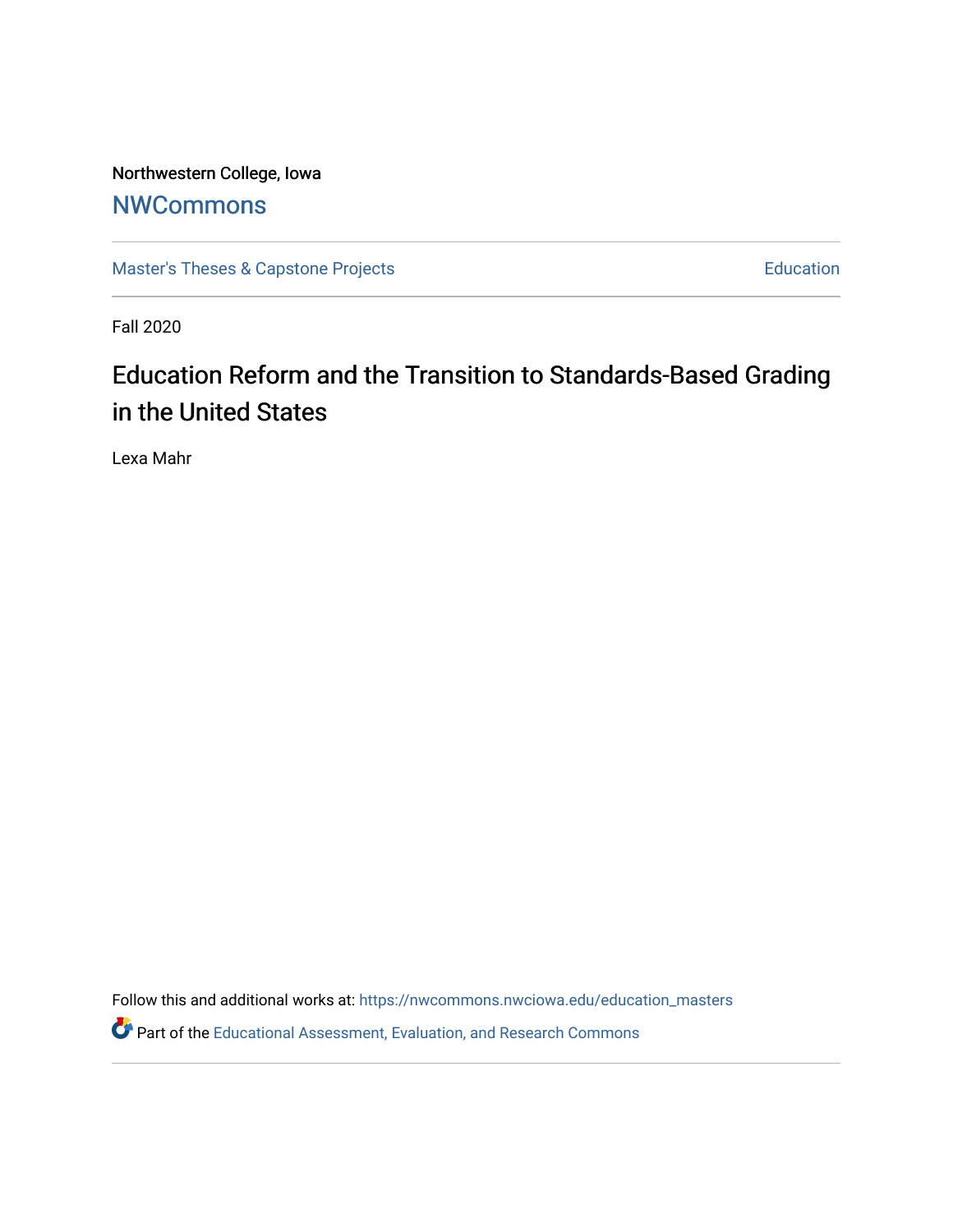# **Education Reform and the Transition to Standards-Based Grading in the United States**

Lexa Mahr

Northwestern College

Literature Review Presented

in Partial Fulfillment of the Requirements

For the Degree of Master of Education

Northwestern College

Dr. Daniela Syed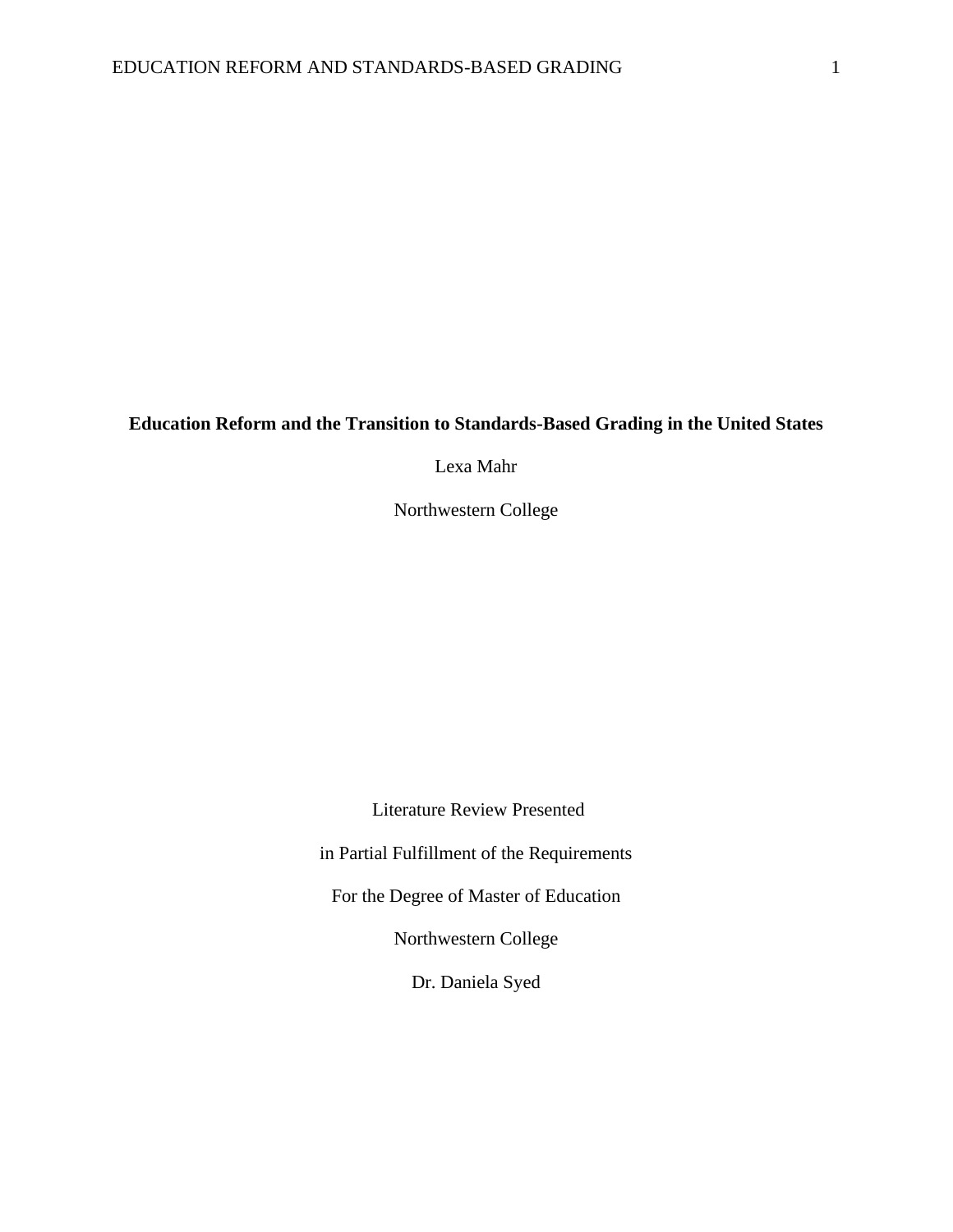# Table of Contents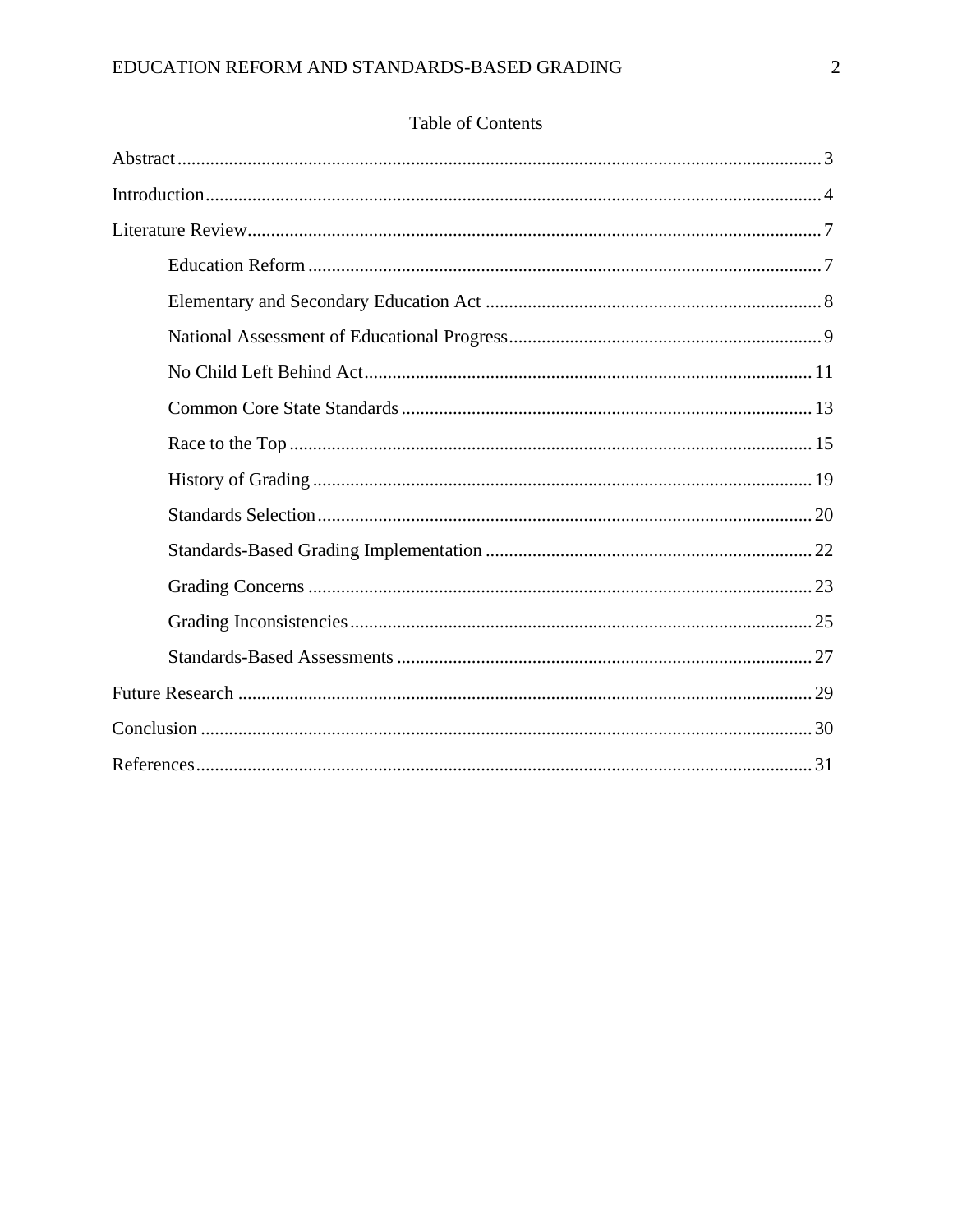#### **Abstract**

This literature review provides a history of education reform in the United States along with the basis for a transition to standards-based grading. The educational system is a complex network of intertwining parts that work together with the goal to mold a child into a valued member of society. Continual passage of educational laws has helped develop education reform within the United States. Adoption of federal and state laws helps create consistency amongst schools. Grades are held with high regard and deserve accurate representation within an unbiased grading system. Many components are encompassed in the transition to a standards-based grading system. Standards-based grading reflects the recurring need for change and reform adapting to and using new strategies such as formative and summative assessments.

*Keywords:* standards-based grading, education reform, assessment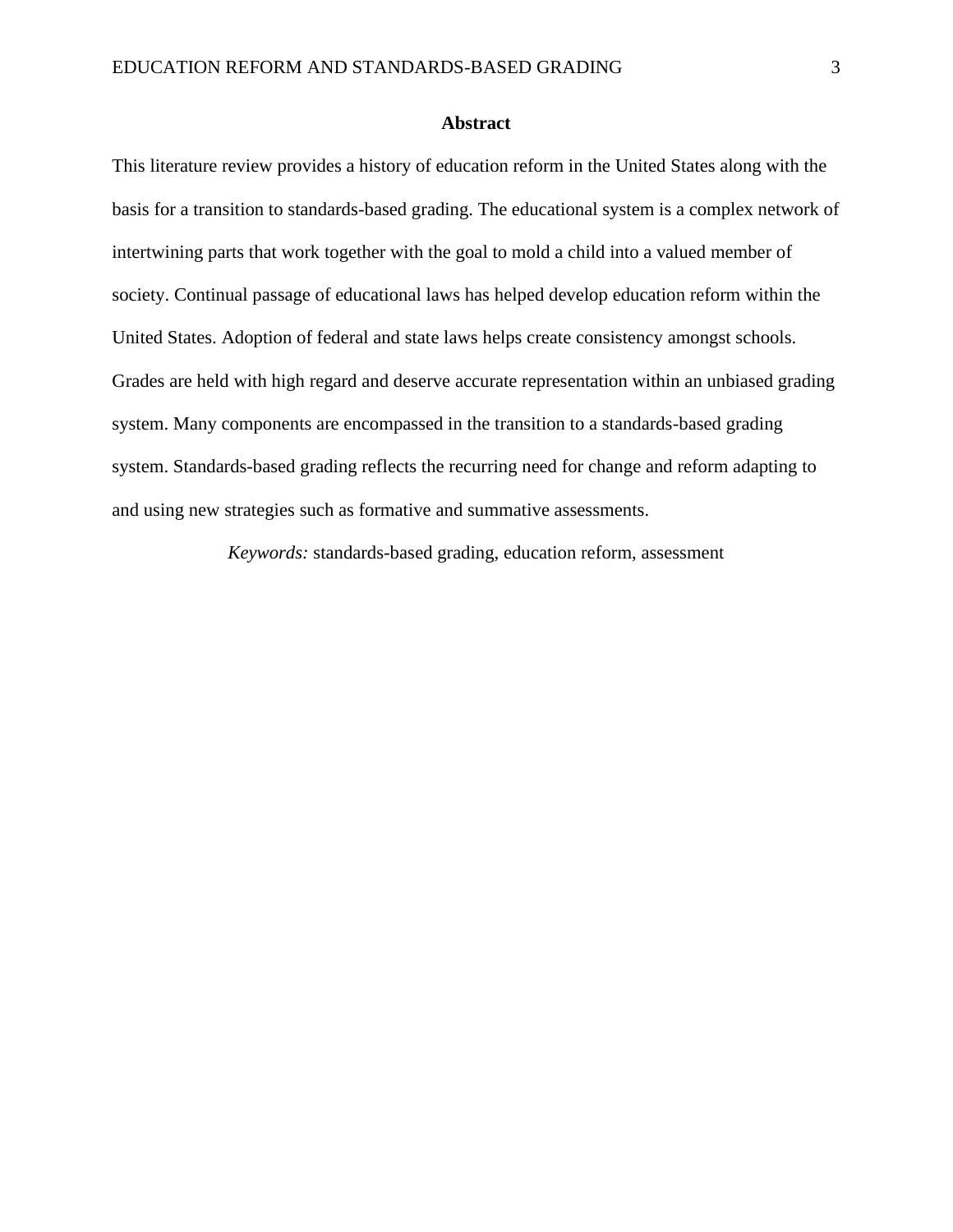#### **Education Reform and the Transition to Standards-Based Grading in the United States**

The United States educational system is a highly complex system that must continuously adapt to social, political, and economic practices. The intent of government laws, regulations, and policies related to education is to ensure consistency in instructional standards, expectations, and accountability in a safe and inclusive environment. Due to the vast array of student physical, mental, and social-emotional needs, educational reform attempts to encompass equal educational opportunities for a diverse population.

Educational reform includes local, state, and federal decisions regarding the structure and operation of schools. Regulations offer the chance to continue the responsiveness of enacted laws, move the development of the field of education, and most importantly progress the accomplishments and successes of students (Daly et al., 2006). Significant educational reform regulations include the Elementary and Secondary Education Act, National Assessment of Educational Progress, No Child Left Behind Act, Common Core State Standards, and Race to the Top. One of the most recent changes includes the 2009 adoption of the Common Core State Standards. The adoption of these standards has greatly influenced the grading system in the United States.

Assessments provide guidance for teachers, students, and parents regarding student achievement. The way in which students are assessed can have a lasting impact on their academic experience and future. A consistent grading process allows students to understand academic expectations, which in turn provides opportunities to be successful. The process should be transparent with open communication of expectations throughout the entire learning progression and grading framework.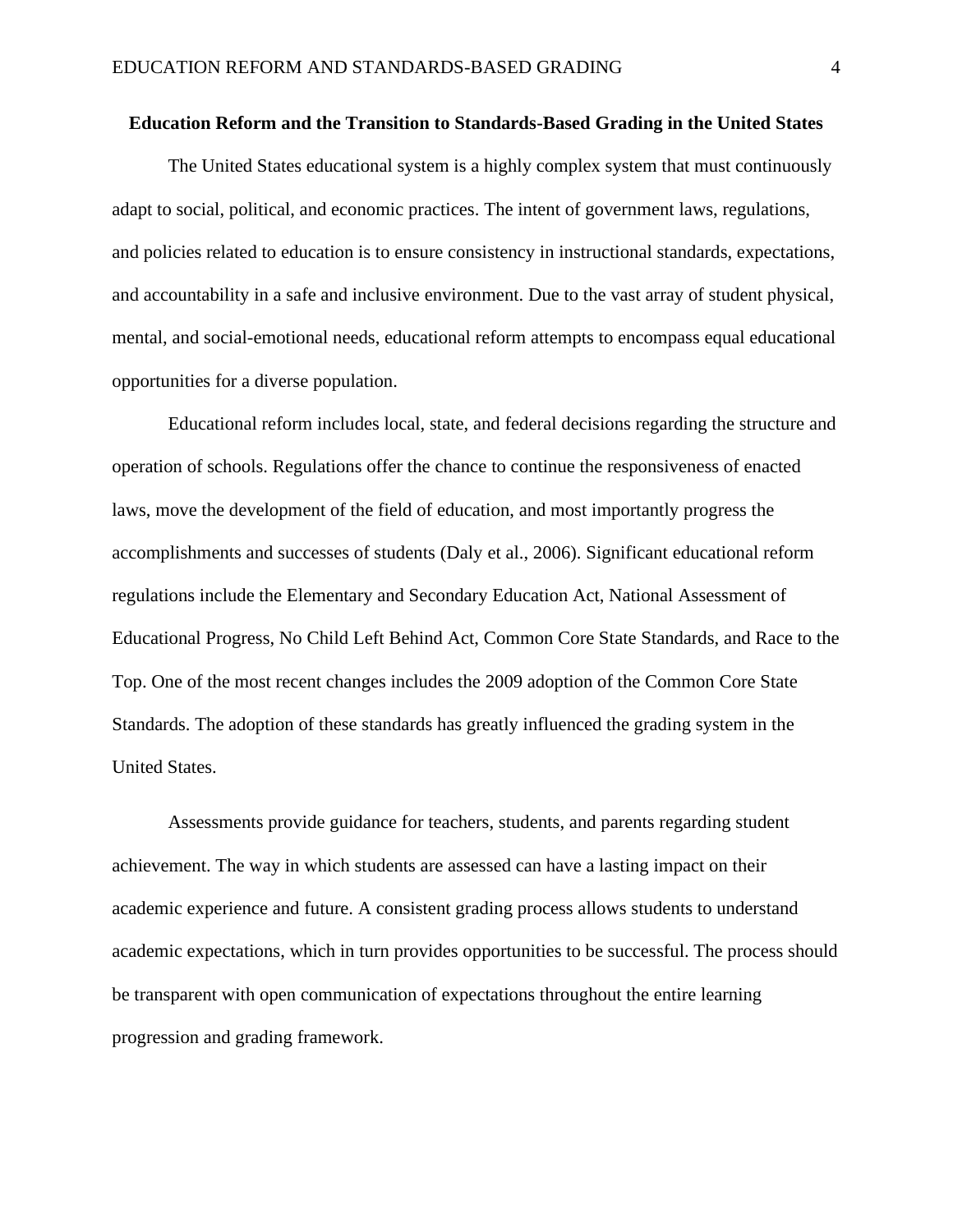In recent years, school districts across the country have changed the way in which they report student scores and final grades. Many have started or are in the middle of a transition to standards-based grading. Administrators, teachers, students, and parents may be forced to change their mindset concerning grading practices throughout the transition to standards-based grading.

Grading methods affect not only students, but administrators, teachers, parents and even college admissions counselors. One of the challenges with the traditional grading system is that the purpose for a grading system is not clearly defined (Hooper & Howell, 2014). For schools adopting a standards-based grading system, the process needs to be transparent for students and parents. Having access to the criteria of the grading system is key for the system to have a positive impact. Standards-based grading came about based on the idea that teachers should have defined academic goals for students, determine if they have met the goals, and communicate grades to students and parents (Spencer, 2012). The creation of the standards provided a baseline for teachers to consistently teach core concepts.

Knowing that grades can have long-term consequences for students, teachers across the nation have voiced concerns about being fair in the grading process. However, teachers' interpretations of fairness vary and are sometimes contradictory (Tierney et al., 2011). The use of defined rubrics with specific outcomes helps negate teacher bias and inconsistency in evaluating student performance.

Standards-based grading has an effect on teachers, students, and parents. A letter grade is no longer earned with standards-based grading. Students earn a number, typically from 1-3, on a proficiency scale, with 3 being proficient. The use of formative and summative assessments has an effect on standards-based grading because homework is used for practice and not calculated in a student's final grade as it was in a traditional grading system.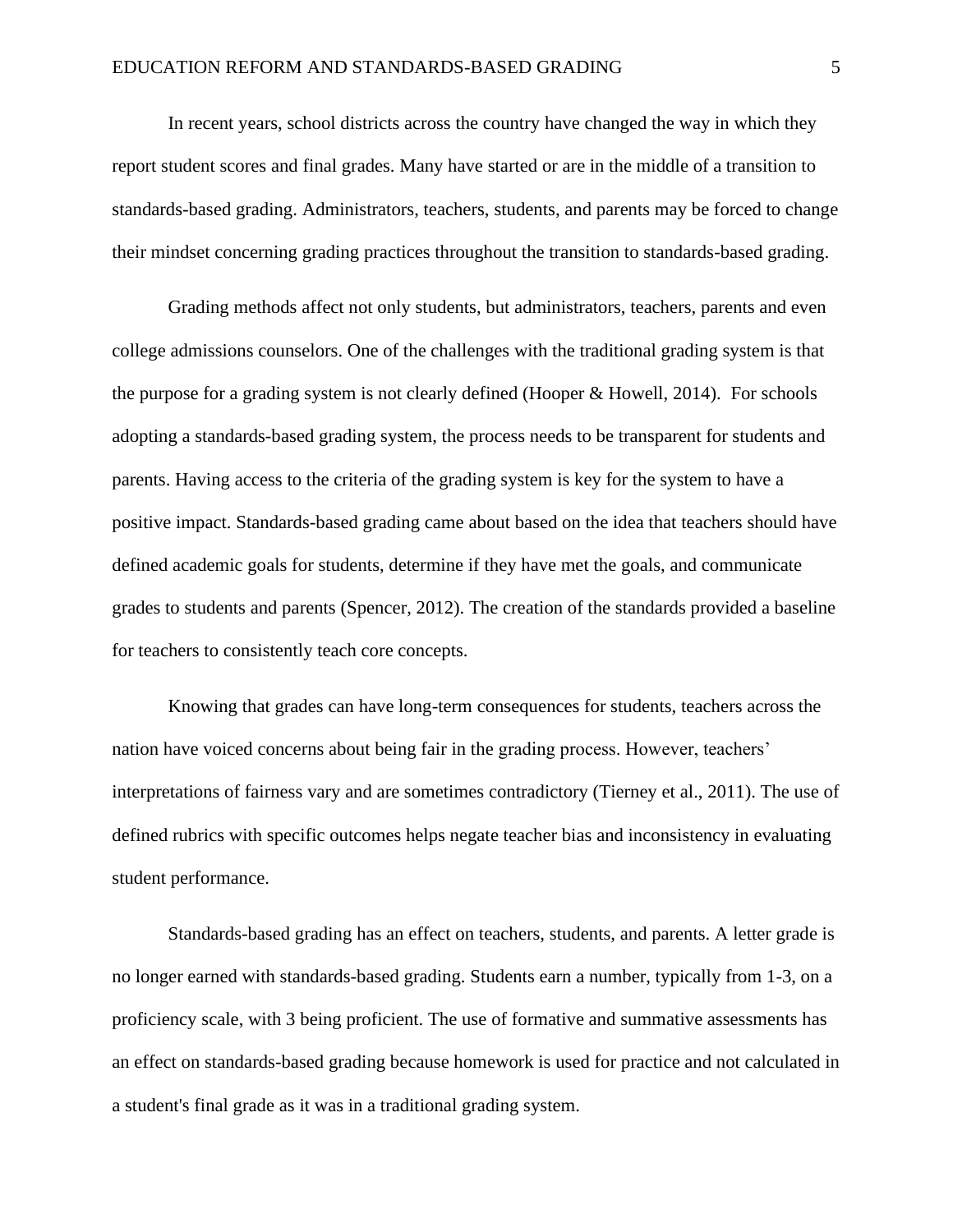The purpose of this literature review is to identify legislation that changed the education system; review the history of grading in American education; explain the rationale and systematic implementation of standards-based grading; highlight the impact standards-based grading has on students, teachers, and parents; and deepen the understanding of how the shift in grading allows for more concrete understanding for students.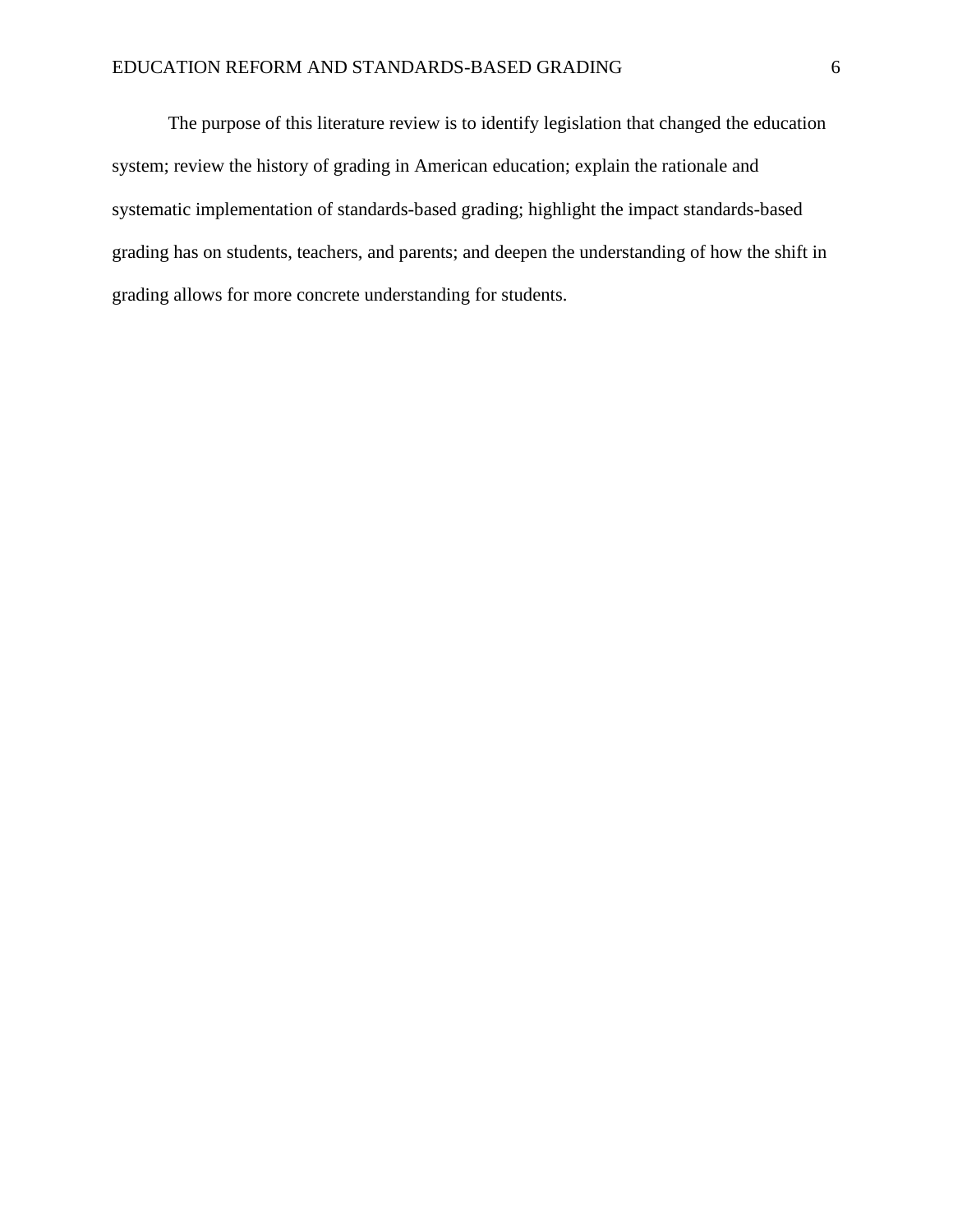#### **Literature Review**

Laws and regulations set forth by the federal, state, and local governments are integral pieces to the foundation of the United States education system. This foundation sets the stage for the teaching and grading practices used in the classroom which directly affect administrators, teachers, students, and parents. Educational reforms are an attempt on the part of the federal government to fix problems; they are also part of an ever-growing federal role in K-12 education (Greer, 2018).

Due to the No Child Left Behind Act legislation, the Department of Education in the United States created an accountability system to track and evaluate student proficiency levels (Swan et al., 2014). Other legislation, such as the Elementary and Secondary Education Act, National Assessment of Educational Progress, Common Core State Standards, and Race to the Top, have played major roles in recent education practices. These integral pieces of legislation directly affect what is happening in classrooms across the country.

Nearly all states have developed common school report cards based on state standards. However, schools have been left on their own to develop standards-based student report cards to communicate information about the achievement and performance of individual students to parents, guardians, and others (Swan et al., 2014). This work is daunting when looked at as a big picture. Schools need time to implement the changes to ensure they are done with fidelity and understood by all stakeholders.

## **Education Reform**

On a national level the federal government became involved by setting the agenda for education reform. The term standards-based reforms was used for accountability measures which individual states wanted to establish higher standards (Chatterji, 2002). Numerous segments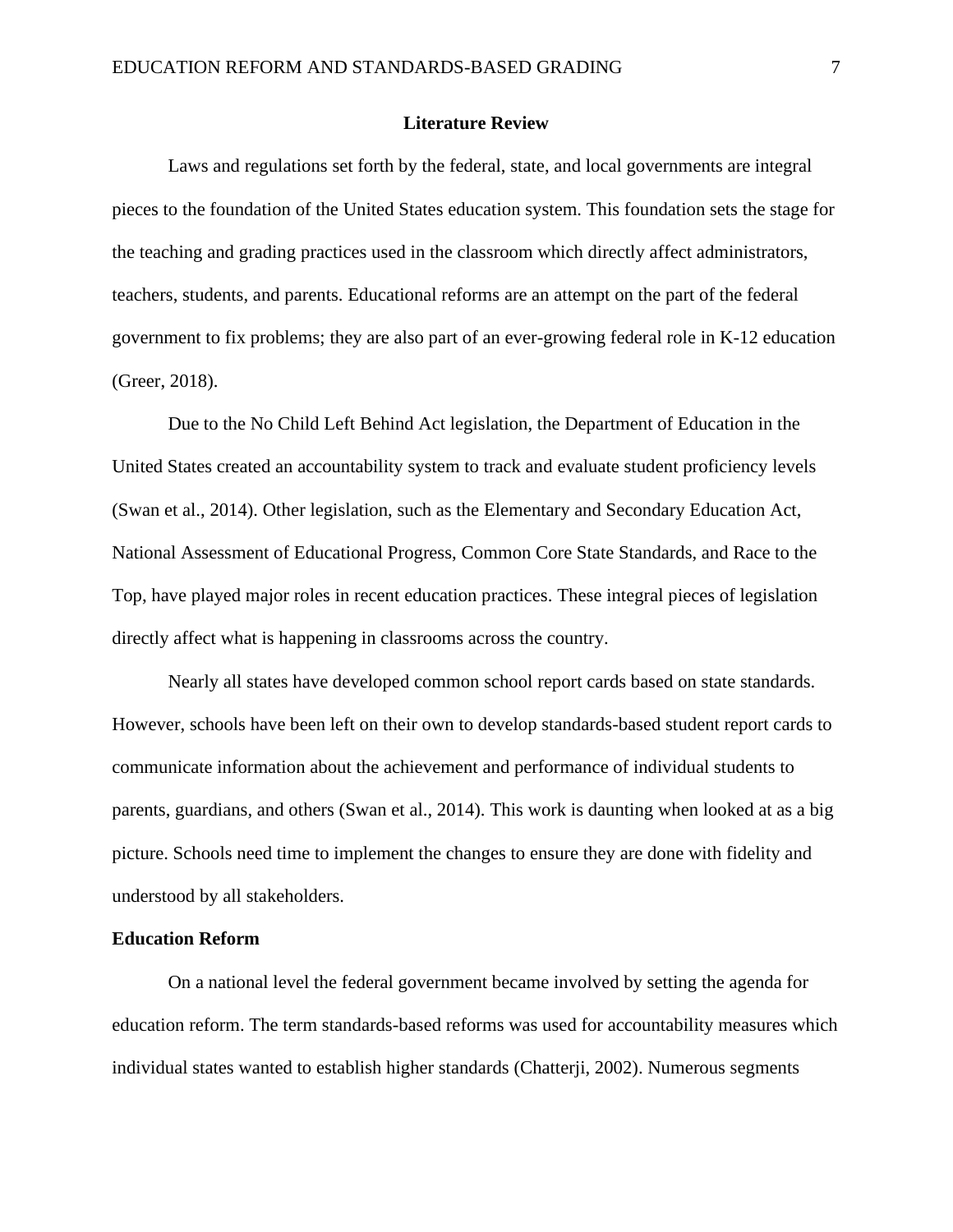were important for the instruction methodical change which come from Goal 2000. The Governor's Summit in 1989, the passage of the seven National Education Goals (now known as "Goals 2000"), and the reauthorization of Title I programs as a fiscal means to move schools and school districts to achieve Goals 2000 were all monumental influences to standards in educational reform (Cohen, 1995). Parts of the change were: establishing challenging standards that would provide guidelines as to what students should know and be able to do; coordinating curriculum and instruction, assessment and accountability, and teacher certification and professional development; revitalizing of school structures, allowing schools and teachers greater freedom to achieve high standards of student performance (Chatterji, 2002).

Despite the fact that state plans and actions aligned with the intent of Goals 2000 there seemed to be a lack of regularity in the way changes occurred (Chatterji, 2002). These reform movements helped to make remarkable changes in the role of the federal government in the education system. Most of the

#### **Elementary and Secondary Education Act**

The Elementary and Secondary Education Act was passed in 1965 as part of President Johnson's War on Poverty (Greer, 2018). The purpose of the Elementary and Secondary Education Act was to provide educational services for the at-risk students. As the first federal education law of its kind, its purpose was to compensate public schools that had a significant number of children from low income families (Greer, 2018).

Within the first year of the act, \$1.3 billion was given to states and school districts via Title I programs (Greer, 2018). In order to be considered for a Title I program, measures need to be met by the school district. Two variables decide a Title I status: the number of students whose families earned an annual income of \$2,000 or less, and the number of students whose families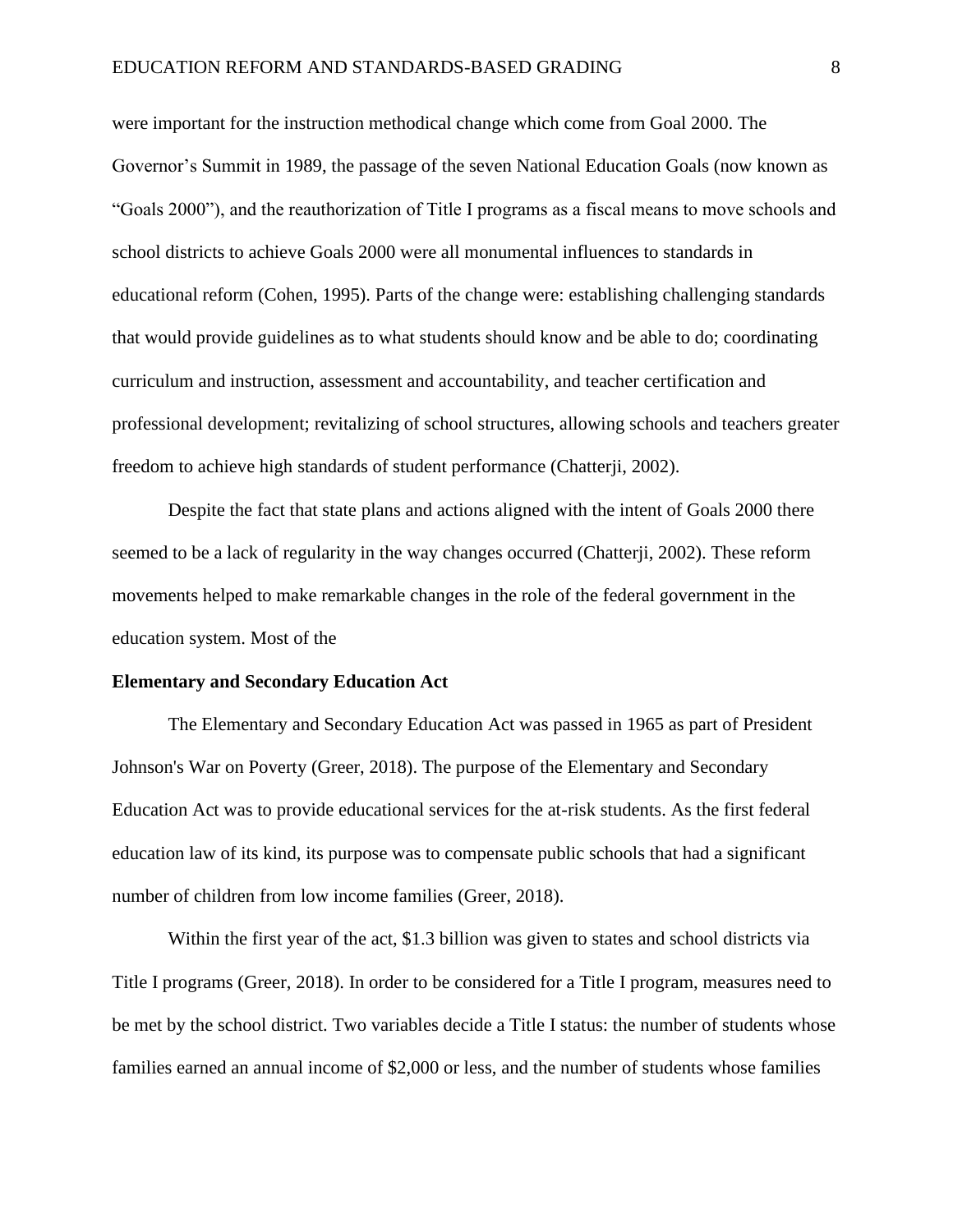received aid-to-dependent-children (McKay, 1965). School districts were given discretion in using the money that they received from the Elementary and Secondary Education Act. The funds could be used in a number of ways as long as they clearly addressed the needs of lowincome students (Greer, 2018).

Secretary of Education Arne Duncan created a vision for a new Elementary and Secondary Education Act in 2015. Duncan's vision was to expand funds to create high-quality preschool; guarantee that annually teachers and parents receive student progress reports; give administrators and teachers the resources needed; encourage innovation and problem-solving skills; commit to investing in poverty-stricken school districts; and guarantee appropriate measures will be implemented when students need academic support (Brenchley, 2015). The Elementary and Secondary Education Act still provides funds to school districts with a Title I program in order to best serve student's educational needs.

#### **National Assessment of Educational Progress**

The National Assessment of Educational Progress laid the groundwork for what is now referred to as standardized testing. First administered to students in the United States in 1969, the goal of the National Assessment of Educational Progress was to evaluate educational progress in the United (Messick, 1985). In about 30 years, the role of the National Assessment of Educational Progress matured from simply providing outcomes to paving the way to reform and improvement (Greer, 2018). The National Assessment of Educational Progress has produced important findings.

Since the creation of the assessment, the way in which the test is administered has changed, but the reason for the assessment has not. The original test was administered in 10 different content areas (reading, writing, science, mathematics, literature, social studies,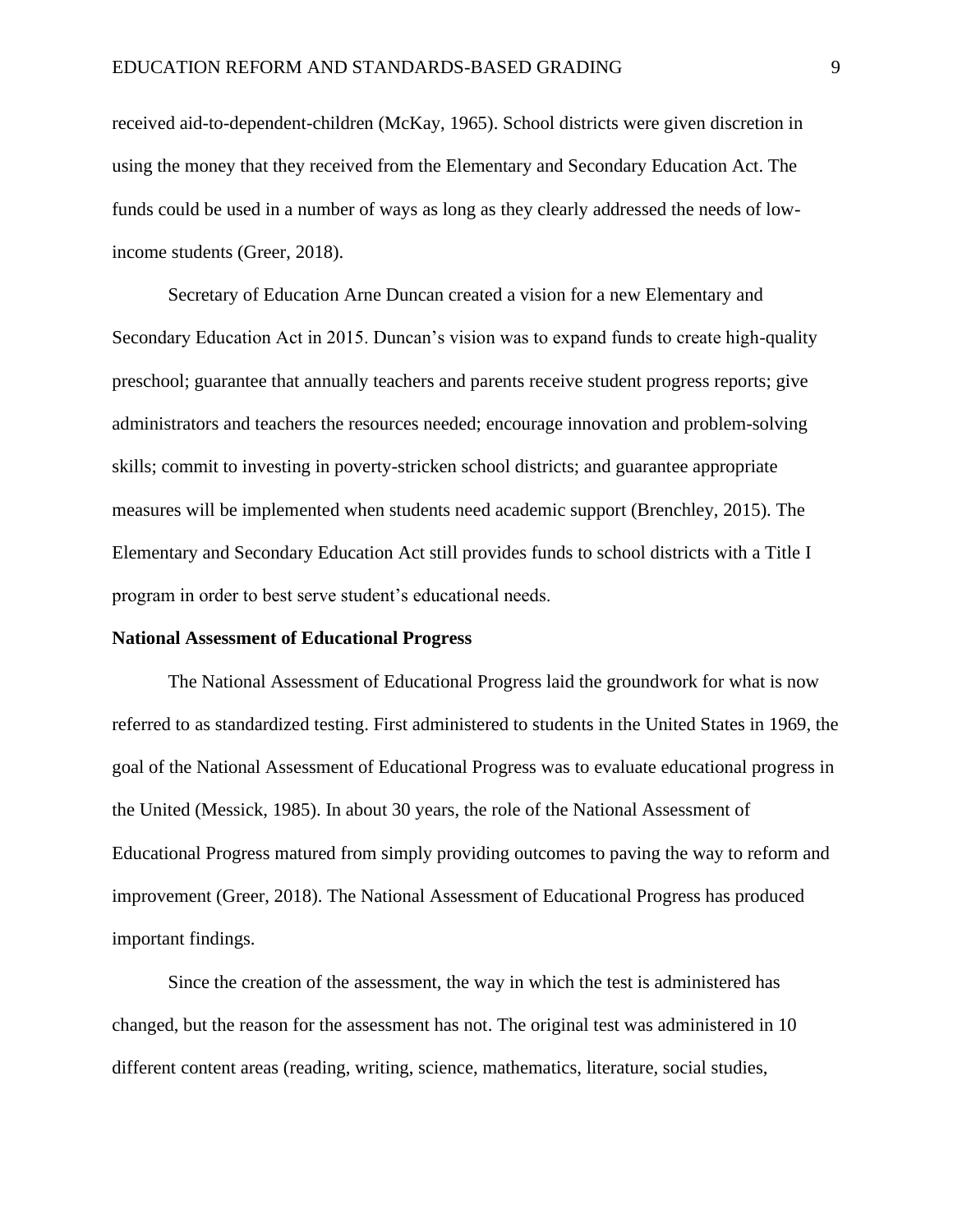citizenship, art, music, or career development). It was first given to only United States students ages 9, 13, and 17, but has since changed and is now given in grades 4, 8, and 12. The testing format included performance tasks, short answers, and multiple choice questions to create validity as well as specific easy, moderate, and difficult questions.

The United States has made a commitment to monitor progress in education using the National Assessment of Educational Progress. The assessment is administered to a representative sample of students. Results are reported for groups of students with similar characteristics (e.g. gender, race and ethnicity, school location), not individual students. Despite some concerns about procedures, the assessment has provided data about changes in student accomplishments. Achievement progress came with demographic change in public schools. An increase of Black and Hispanic children led to lowered expectations rather than intensified achievement for the nation's youth (Jones, 1996).

The impact on the Common Core State Standards from the National Assessment of Educational Progress is apparent. Standards focus on informational text, text complexity, and argumentative and informational writing (Greer, 2018). The National Assessment of Educational Progress's utilization of criterion-based, rubric-scored practices forecasted the use of credible assessments (Lapointe & Koffler, 1982). The National Assessment of Educational Progress has been used as a guide for what students should be able to do in the form of a standardized test. The National Assessment of Educational Progress website states the organization has introduced new technical innovations for test designs, statistical analysis, psychometrics, and modern computing that have provided the needed changes in education based on productivity and reliability.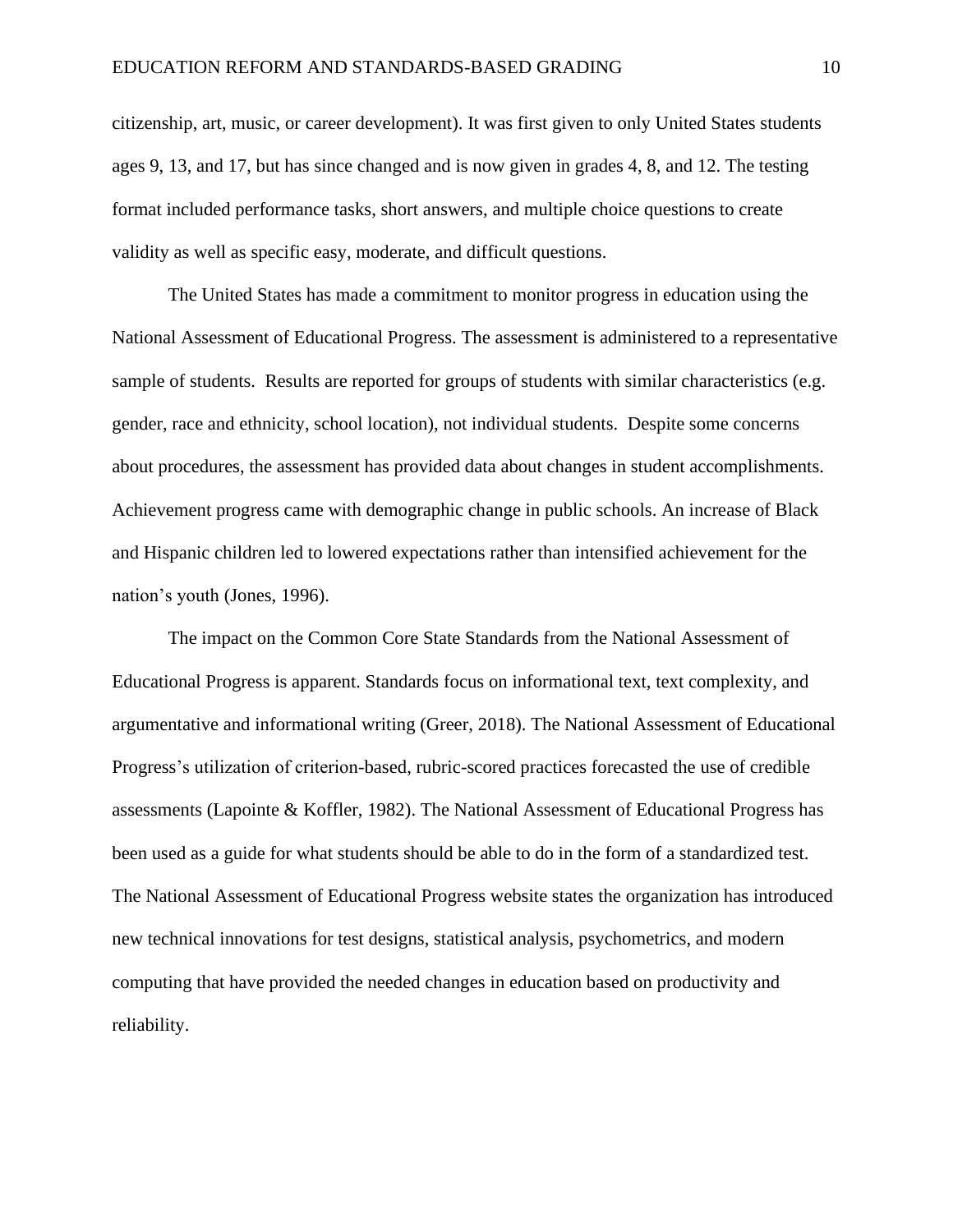## **No Child Left Behind Act**

Principles of the No Child Left Behind Act date back to *Brown v. Board of Education*, when the United States Supreme Court outlawed racial segregation in public schools. It was determined that the "separate but equal doctrine" was unconstitutional (*A Guide to Education and No Child Left Behind*, 2004). The No Child Left Behind Act of 2001 was signed into law by President George W. Bush in January 2002. It is noted as one of the most significant federal education policy initiatives (Daly, et al. 2006).

During the creation of the No Child Left Behind Act there was pushback from many state legislators. The act passed with support, but administrators, teachers, and politicians see a need to reevaluate it (Aldridge, 2003). The final votes were 87-10 in the Senate and 381-41 in the House (*A Guide to Education and No Child Left Behind*, 2004). The pressure put on schools from the No Child Left Behind Act has led to a push for standardized test preparation. Administrators and teachers want students to perform well in order to meet requirements of adequate yearly progress as outlined in the Act.

Legislators thought the No Child Left Behind Act would lead to greater accountability; more flexibility with federal funds; more extensive education offerings; and an emphasis on research-based instructional strategies (Aldridge, 2003). The inspiration driving this framework is improved public school performance; it likewise gives motivations to schools to focus educational resources on the marginal student rather than on ability (Krieg, 2008).

There are many different focuses within the No Child Left Behind Act, with students being at the center of most. The objectives of the No Child Left Behind Act include expanded responsibilities for student performance, extended parental alternatives, attention on teacher capabilities, financial flexibility, and an emphasis on using effective strategies (Daly, et al.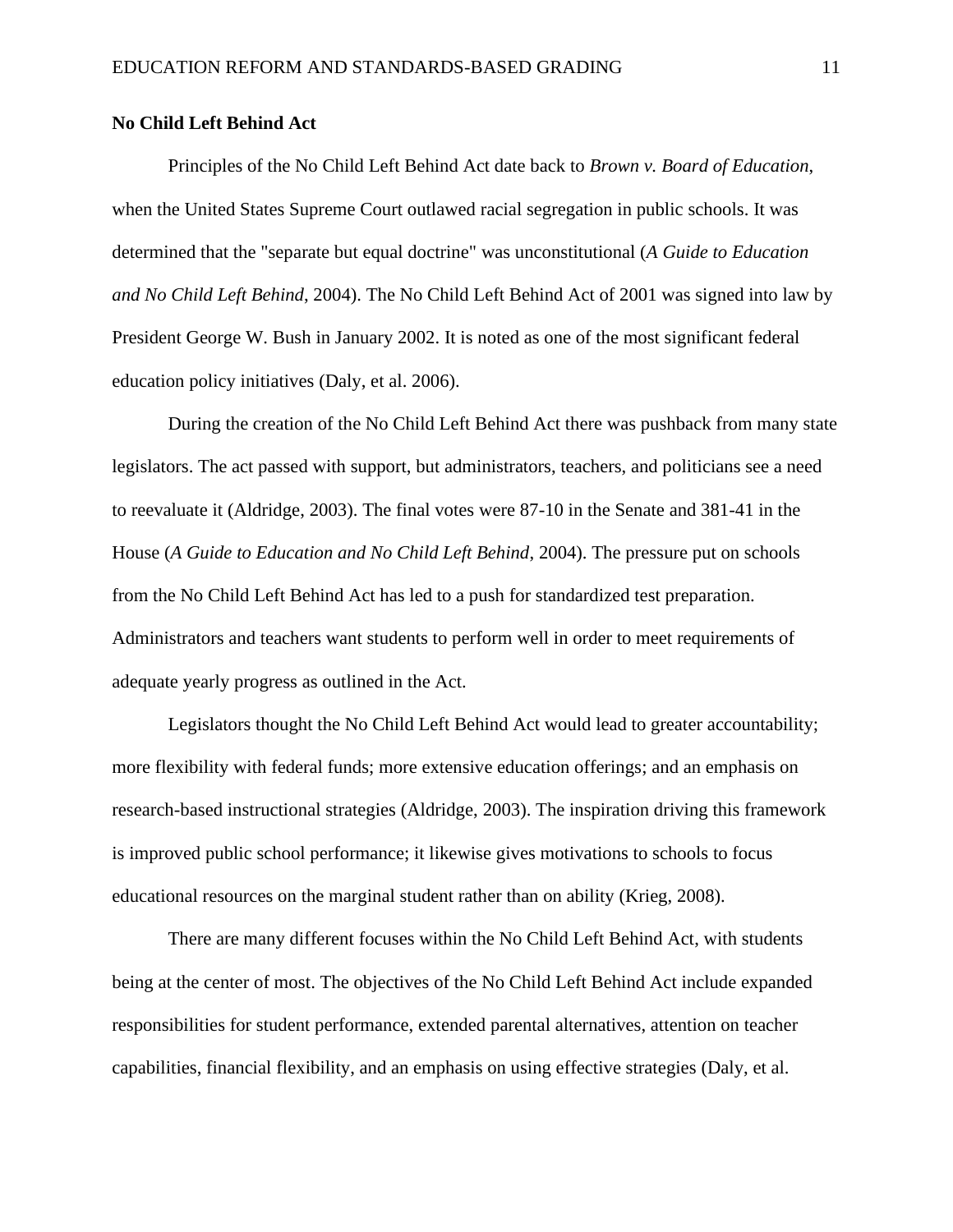2006). Another major focus of the No Child Left Behind Act is to close student achievement gaps by providing all children with a fair, equal, and significant opportunity to obtain a highquality education (*A Guide to Education and No Child Left Behind*, 2004).

Many of the accountability features of the education agenda became laws with the signing of the No Child Left Behind Act (Linn et al., 2002). Accountability to follow these laws falls onto the schools themselves. An accountability measure taken by school administrators is performing teacher evaluations. The evaluation process is designed to identify progress towards state standards.

Even though the No Child Left Behind Act was enacted as a federal law, states still have some power. States set their proficiency levels because content and performance standards vary from state to state. The "proficient" level is determined based on assumption that students are inspired to make satisfactory progress and to gain proficiency toward a learning objective. It could be unreasonable to anticipate that all students should achieve proficiency because the level is set so high (Aldridge, 2003). While some states had the power to make decisions, it created a sense of panic for them to meet an acceptable annual progress mark. States began using standardized tests without careful consideration of the standards (Aldridge, 2003 b). The quick creation of the standardized test without taking a deeper look at the learning standards, is another reason why the No Child Left Behind Act should be revised since its implementation 19 years ago.

Content standards, the rigor of tests, and performance standards vary greatly among states. Consequently, the percentage of students who score at the proficient level or higher on the state assessments varies radically from state to state. Some states have farther to go than other states to meet the mandated target of 100% proficiency within 12 years (Linn et al., 2002). As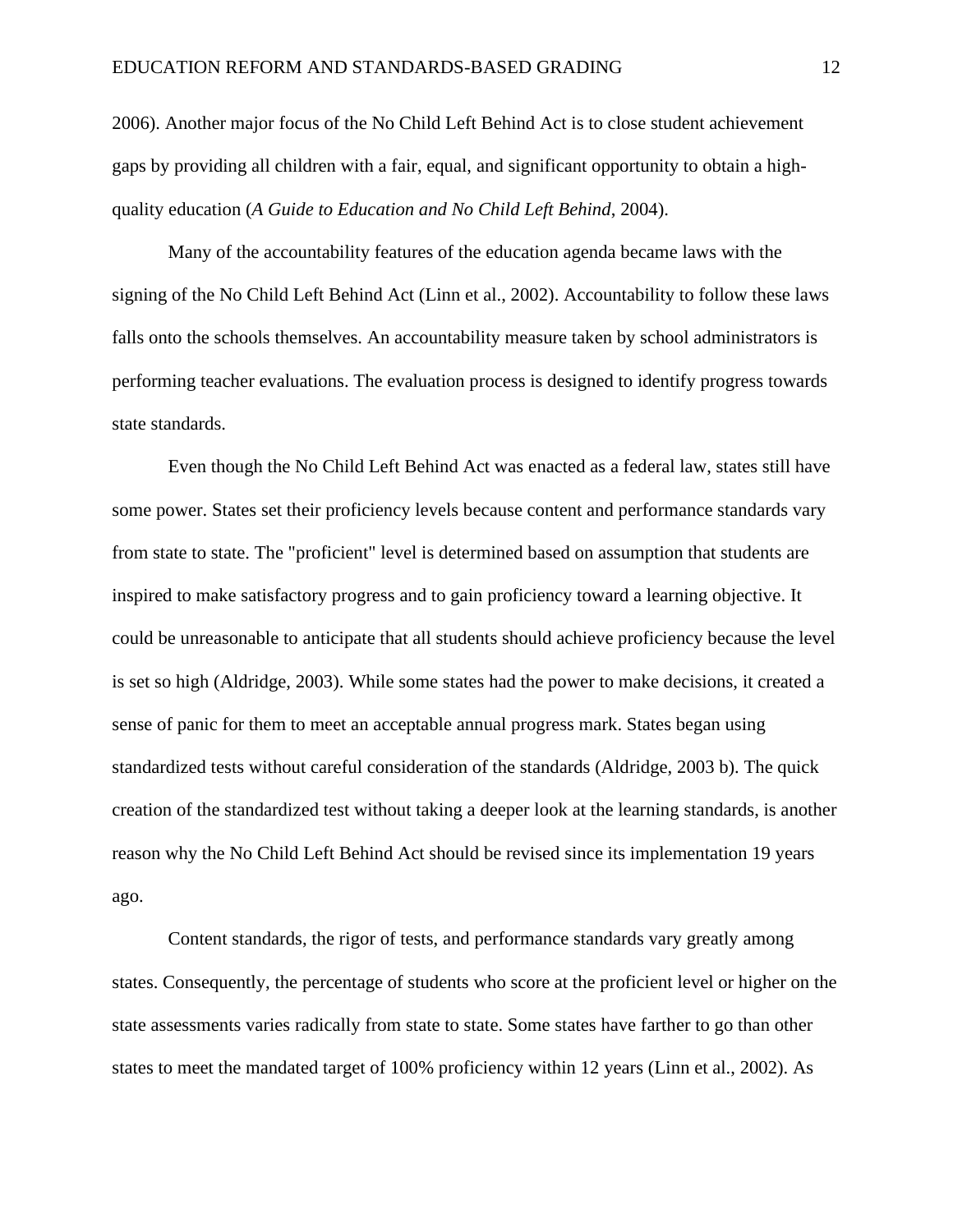the stakes continue to rise, so do the consequences. The No Child Left Behind Act imposes sanctions on schools if proficiency on standardized tests falls below a designated pass rate (Krieg, 2008).

In response to the consequences, states began lowering standards, which is worrisome (Aldridge, 2003 b.) This is the opposite of the intentions with the passing of the No Child Left Behind Act, which was designed to promote stronger accountability for results, more freedom for states and communities, proven education methods, and more choices for parents. The United States Department of Education emphasizes the four pillars within the bill. The four pillars are accountability to ensure those students who are disadvantaged achieve academic proficiency, flexibility which allows school districts to improve student achievement using federal education funds, research-based education practices which emphasize educational programs that are proven effective through scientific research, and parent options which increases the choices available to parents of students attending a Title 1 school (*Four Pillars of NCLB,* 2004)

The No Child Left Behind Act continues the legacy of the *Brown v. Board of Education* decision with an education system that's inclusive, fair, and responsive (*A Guide to Education and No Child Left Behind*, 2004). The passing of the No Child Left Behind Act allows for flexibility, accountability, and federal support in the education system.

#### **Common Core State Standards**

The National Governors Association and the Council of Chief State School Officers did not approve of the variation of educational standards between states. Therefore, with the monetary support of the Bill & Melinda Gates Foundation and the political help of the United States Department of Education a task force was formed in 2009. The task force welcomed each state to participate with the end goal to set Common Core State Standards (Peterson & Kaplan,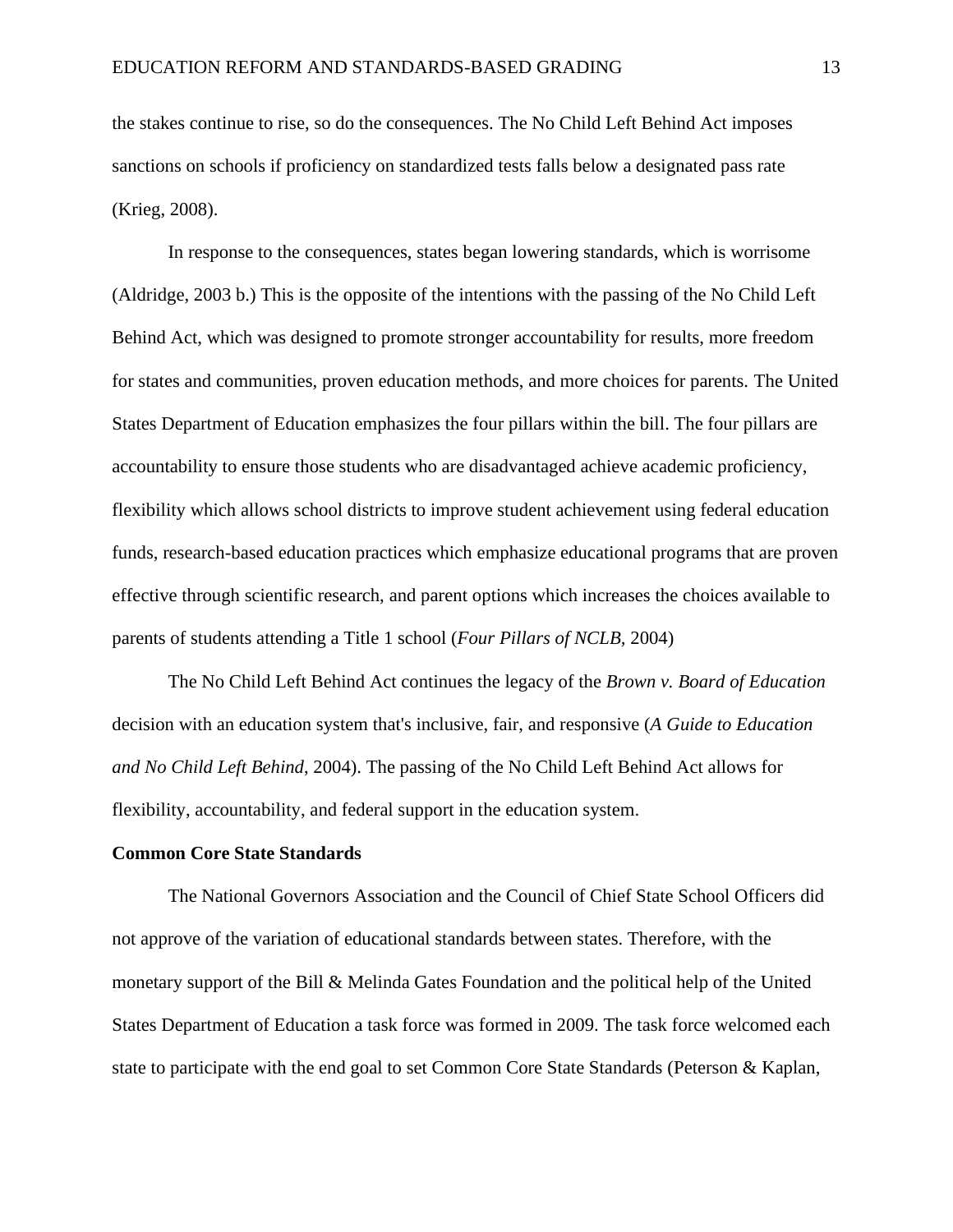2013). By funding the construction of standards and securing critical political support across the United States, the foundation also convinced state governments to make changes that were systemic and costly (Kendall, 2018).

The purpose in creating the Common Core State Standards was to outline what students should know and be able to do at each grade level. The content focuses on mathematics and literacy. Once created, the next step was to get states to adopt the standards so that every state would have a consistent structural framework for student learning expectations for grades K-12.

To encourage states to adopt the Common Core State Standards, the United States Department of Education provided incentives (Peterson et. al, 2016). One incentive was grant money from the Race to the Top initiative. Another incentive was a waiver from the No Child Left Behind Act requirements.

The adoption of the Common Core State Standards allows students living across the nation to be provided the same basic education. Replacing 50 sets of state standards with one set of content standards creates a uniform educational system (Marrongelle et al., 2015). Uniformity creates opportunities for educational equality.

With the development of the Common Core State Standards comes controversy and questions. Some states decided to increase the rigor of the Common Core State Standards and create their own set of additional standards. Other states have chosen to withdraw their participation. Regardless of the controversy, in 2015, 45 states formally embraced the Common Core State Standards, pledging high regard to commonality in education (Peterson & Kaplan, 2013). Assessing the new standards at a high level of rigor was a concern.

The history of the Common Core State Standards is significant to the overall reform of education as it was influenced by a movement for improved educational opportunities.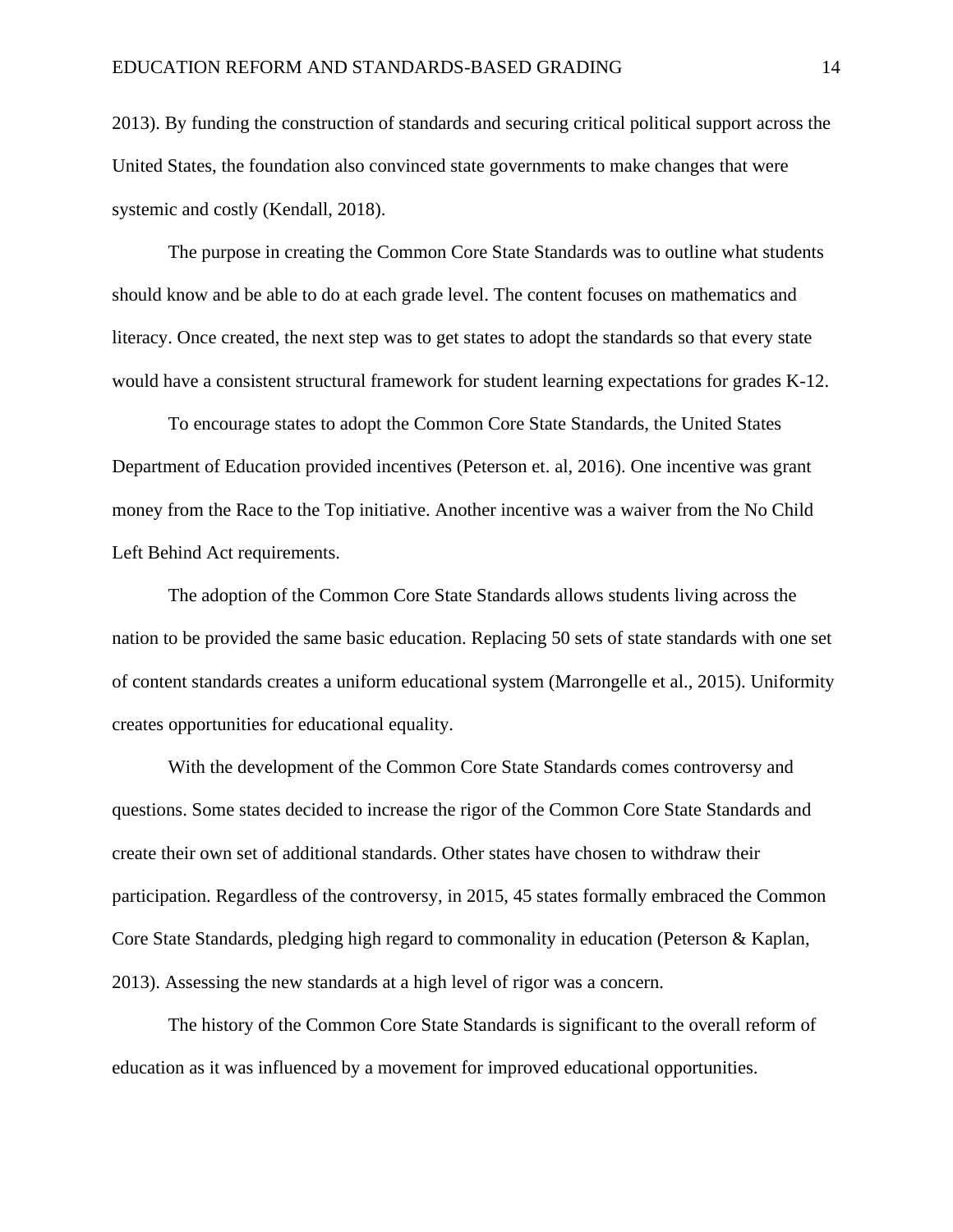(Wadham, 2013). Conversations regarding standards continue to play a major role in education reform (Hooper & Cowell, 2014). Continued discussions centered around the Common Core help keep students at the center of decisions.

The objective is to set standards and proficiency bars at attainable levels matching those set by international organizations. This allows students in the United States to achieve levels accomplished by students in other countries (Peterson & Kaplan, 2013). When states could set their own proficiency bars, many chose to set them low so that more students achieve the goal. This made it easier for states to comply with the No Child Left Behind Act requirement, but it was not an honest reflection of each state's student proficiency level (Peterson & Kaplan, 2013). Data from state to state was not comparable because of the inconsistencies in proficiency bars. Therefore, a national proficiency could not be easily calculated.

Increased proficiency standards could allow schools to meet goals at a more noteworthy level and could internationally increase that ranking of the United States if Common Core State Standards work as expected (Peterson, et. al 2016). The rationale behind the Common Core State Standards and student success is anchored in the idea that students will be able to master a specific set of standards. Implementation of the standards proved to be a challenge.

#### **Race to the Top**

The Race to the Top initiative was created to stimulate the adoption of specific education reforms. President Obama signed the American Recovery and Reinvestment Act of 2009 into law in February of 2009. This legislation was designed to stimulate the economy; support the creation of jobs; and invest in critical sectors, including education (Howell, 2015). Race to the Top is about two things: allowing innovation for state education reform and helping build administrative responsibilities to effectively implement strategies (McGuinn, 2012). The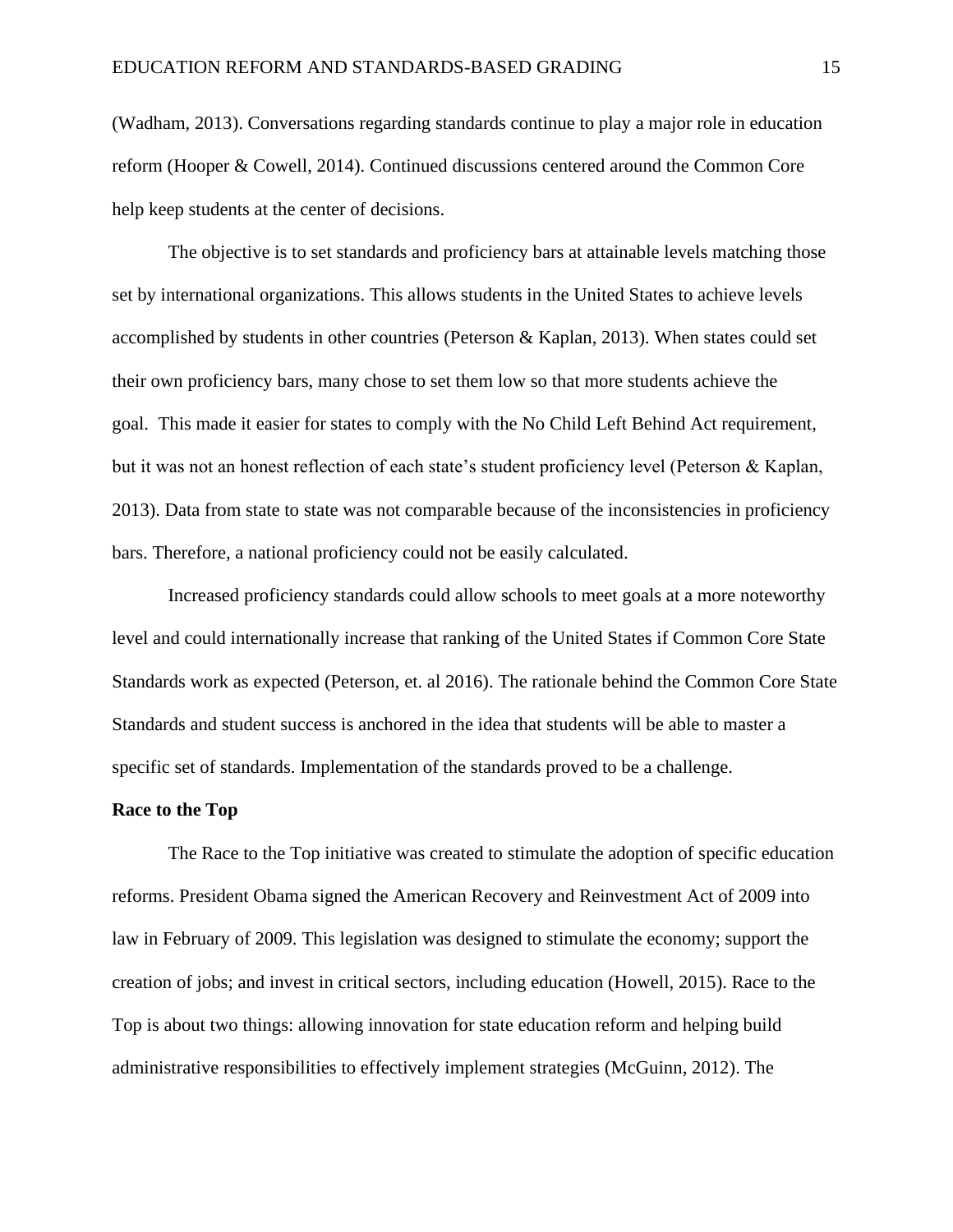education reform came from allocating funds to states based on specific criteria and applications from states.

The initiative is not the first federal educational grant program, but it is the largest. In the American Recovery and Reinvestment Act, nearly \$100 billion was set aside for education. Of that money, \$4.35 billion was used to start the Race to the Top initiative; the initiative is intended to urge states to support educational training with a grant program competition (Howell, 2015). With such a large amount of funds from the American Recovery and Reinvestment Act going towards education, the U.S. Department of Education exercised considerable power over the design and operation of the Race to the Top initiative.

To ensure compliance, President Obama's administration picked policies that would be rewarded, and by how much; the number of states that would receive financial rewards and in what amount; and what oversight would be used (Howell, 2015). With many restrictions around Race to the Top funds, the Department of Education had control with the creation and disbursement of funds. Three ideas shape an understanding of the design and impact of Race to the Top. Those three ideas are the enormously difficult task of driving systemic change in a fragmented and decentralized education system, the newness of and political opposition to federal efforts to push systemic education reform on the states, and the weakness of state and federal administrative capacity in education (McGuinn, 2012).

The Race to the Top initiative had three different phases where states could compete to receive funds. Phases 1 and 2 were both based around evaluations of current practices in the state. The Department of Education offered technical assistance and training materials to help states draft and submit applications (Howell, 2015). There were 40 applications turned in from states as well as the District of Columbia.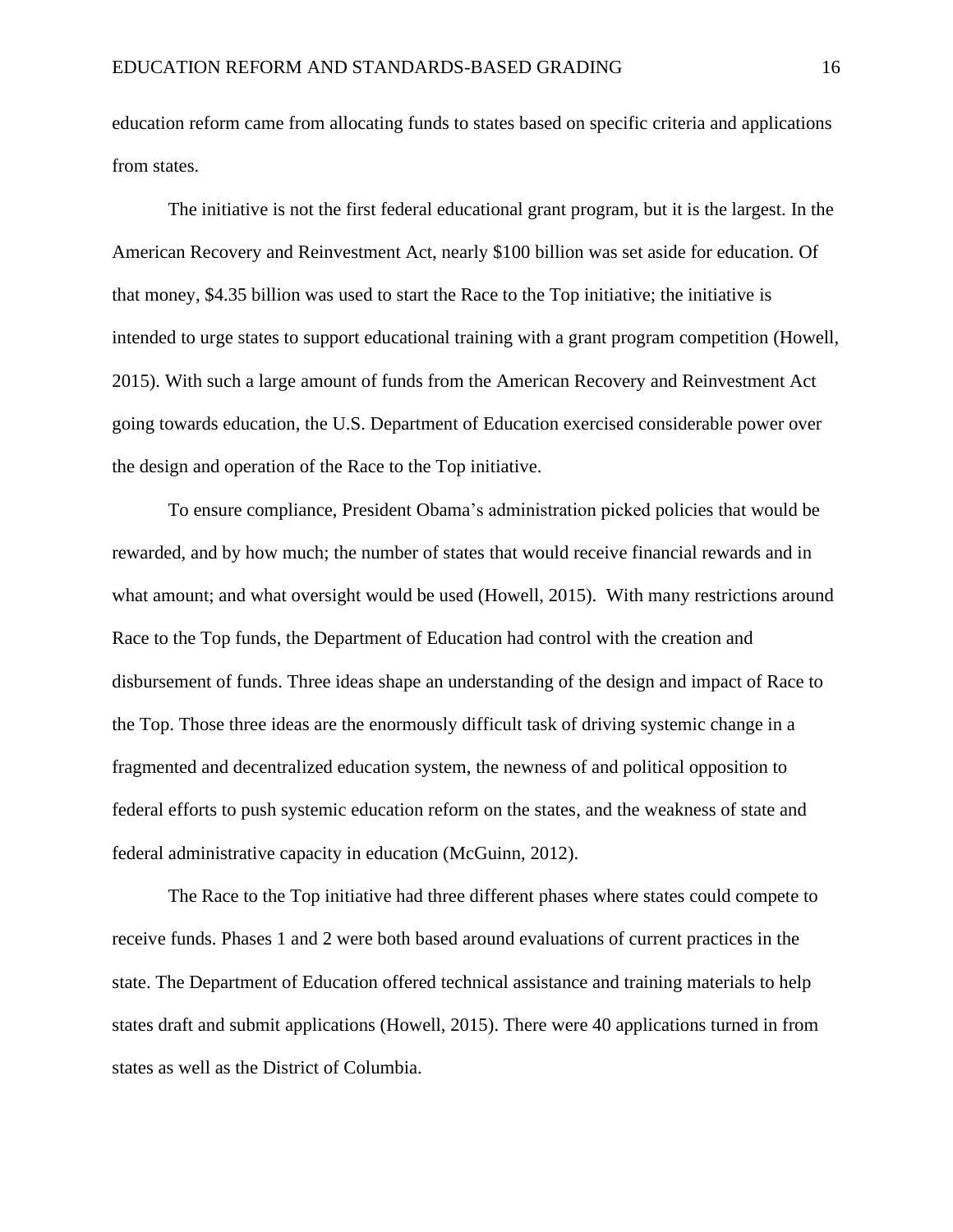According to the United States Department of Education website, applications submitted by states were graded on a 500-point scale. Criteria for the scale included rigor of the proposed reform and coherence with development of common standards and assessments, improving teacher trainings, evaluation, and retention, and creating better systems to interpret data. The criteria for a state to win and be awarded grant money was a long process monitored by the Department of Education.

In March 2010, Phase 1 winners were announced. Tennessee and Delaware were among these winners and awarded roughly \$500 million and \$120 million. This prize money equaled a significant percentage of the state's education budget for a single year (Howell, 2015). After the winners were announced the application process for Phase 2 of Race to the Top began. Thirtyfive states and the District of Columbia submitted applications. Ten states (Florida, Georgia, Hawaii, Maryland, Massachusetts, New York, North Carolina, Ohio, Rhode Island, and Washington) and the District of Columbia were awarded grant money in Phase 2. The awarded prize money was between \$75 million and \$700 million (Howell, 2015). After the completion of Phase 2, the funds from the American Recovery and Reinvestment Act had been depleted. This created a dilemma for the continuation of the Race to the Top initiative.

President Obama sought additional support for Race to the Top in 2011 from Congress. In the spring, Congress set aside more funds to support a third phase of Race to the Top. Only losing states from Phase 2 were allowed to participate. (Howell, 2015). Many more states were awarded prize money in Phase 3, but the funds received were significantly lower than in both of the previous phases. The Department of Education announced Phase 3 winners On December 23, 2011; the winners were awarded between \$17 million to \$43 million (Howell, 2015). Through all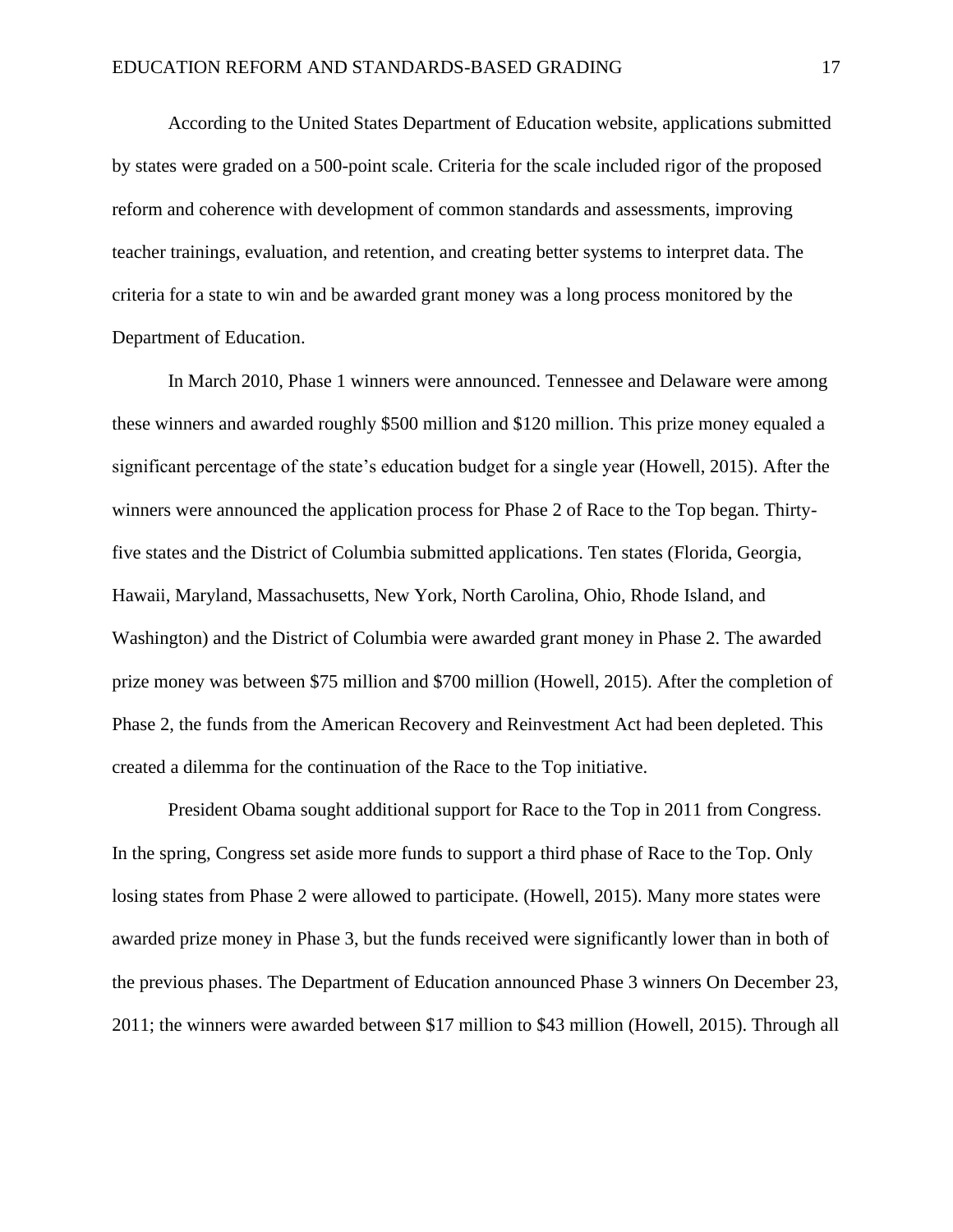three phases there were 19 winning states and the District of Columbia, 28 losing states, and four that chose not to participate (Howell, 2015).

The money was deliberately given to cash-strapped states allowing for an increase in the public profile of the educational policies. President Obama was able to stimulate reforms that had been previously halted at the state level, had no support in Congress, and could not be accomplished with one-sided support (Howell, 2015). This was true for many states that participated in the Race to The Top initiative. States that participated were more likely to adopt the policies (Howell, 2015).

For example, Illinois submitted an application in all three phases before they were awarded any grant money: Its biggest policy accomplishments, however, happened well before it received any funds from the Department of Education. The rapid enactment of Race to the Top policies in Illinois reflected a concerted effort by the state government to strengthen its application in each competition. Before the state even submitted its Phase 1 application, Illinois enacted the Performance Evaluation Reform Act, a law that significantly changed teacher and principal evaluation practices. After losing in Phase 1, Illinois went on to adopt several other Race to the Top policies prior to submitting Phase 2 and Phase 3 applications. The competition served as a clear catalyst for education reform in the state (Howell, 2015).

Two of the main achievements of Race to the Top are more robust data systems for student achievement and the selection assessments based on state standards (McGuinn, 2012). Race to The Top has proved to propel education reform in the United States with states adopting policies and enacting new legislation. The relatively small program has demonstrated a promising new approach to federal education policy with the use of an ambitious grant program,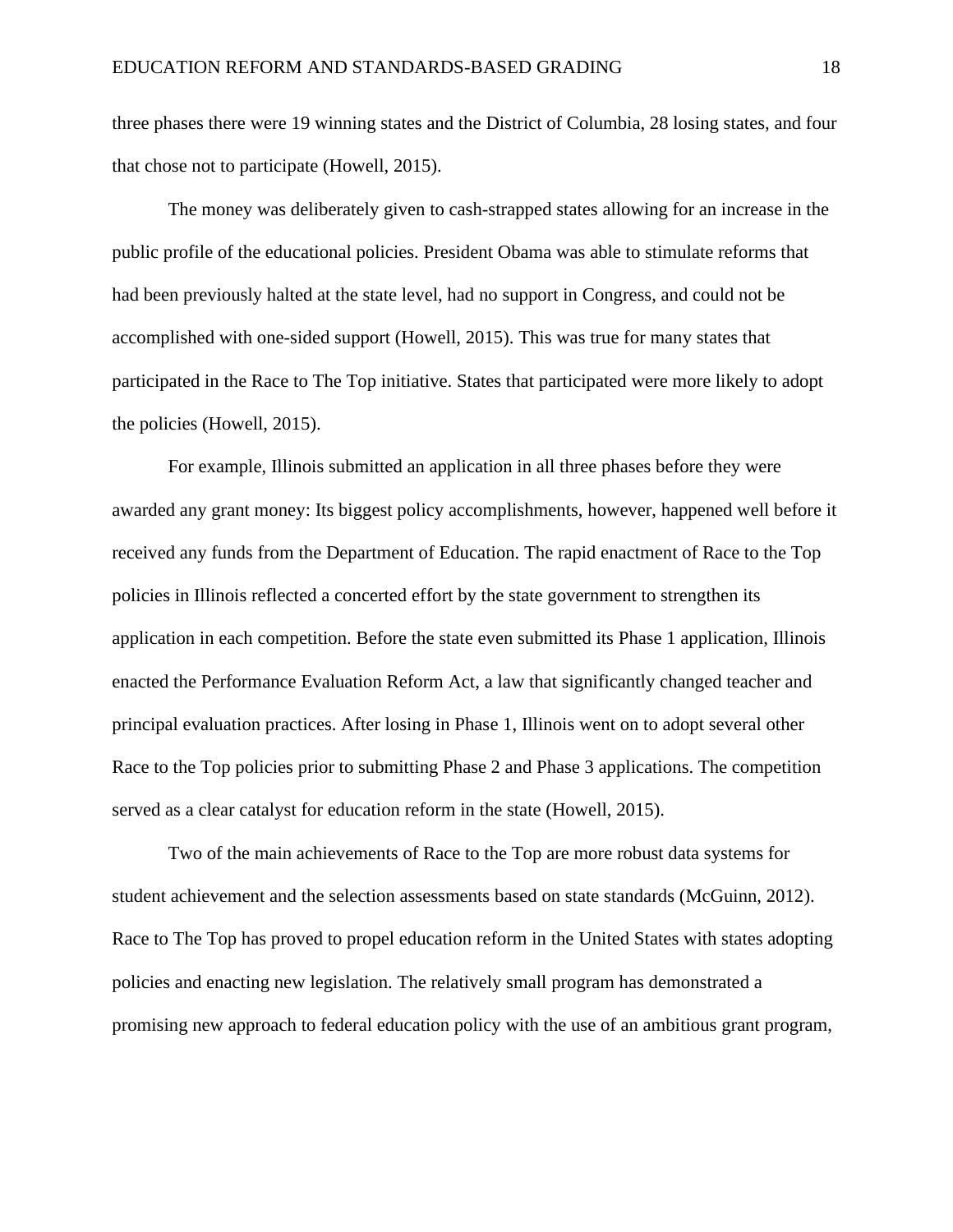and developed a sizable amount of state policy change in a short time (McGuinn, 2012). Race to the Top helped states move forward with reform.

# **History of Grading**

Grading is defined as the symbols used to reflect student work towards a specific set of criteria or student performance on report cards (Brookhart et al., 2016). Initially, the purpose of grading was to move students to the next grade level (Spencer, 2012). Grading student work has always been a major part of the education process. However, through all of the changes in education, one thing remained stagnant, the way in which students are graded.

Grading and reporting are foundational elements in the educational system. Grading represents teachers' evaluations of student work, either formative or summative. Reporting is the process of communicating the results to students and parents (Munoz & Guskey, 2015). Teachers must ensure the grading practice used meets criteria for validity and reliability. Teachers should ensure that both grading and reporting are meaningful, accurate, and fair (Munoz & Guskey, 2015).

Policies related to classroom assessment have changed in educational systems as a result of standards-based reform (Tierney et al., 2011). The earliest research on grading mostly looked at the reliability of the grades teachers assigned to students' work. At one time, student progress was communicated orally to students and parents during a home visit (Brookhart et al., 2016). Eventually the oral progress reports were abandoned, and teachers moved to a narrative of student progress on specific skills.

In a traditional grading system, student work is graded with points or percentages. All scores are averaged together to calculate a final grade (Knight & Cooper, 2019). A majority of schools in the United States adopted the A–F grading scale by the 1940s (Brookhart et al., 2016).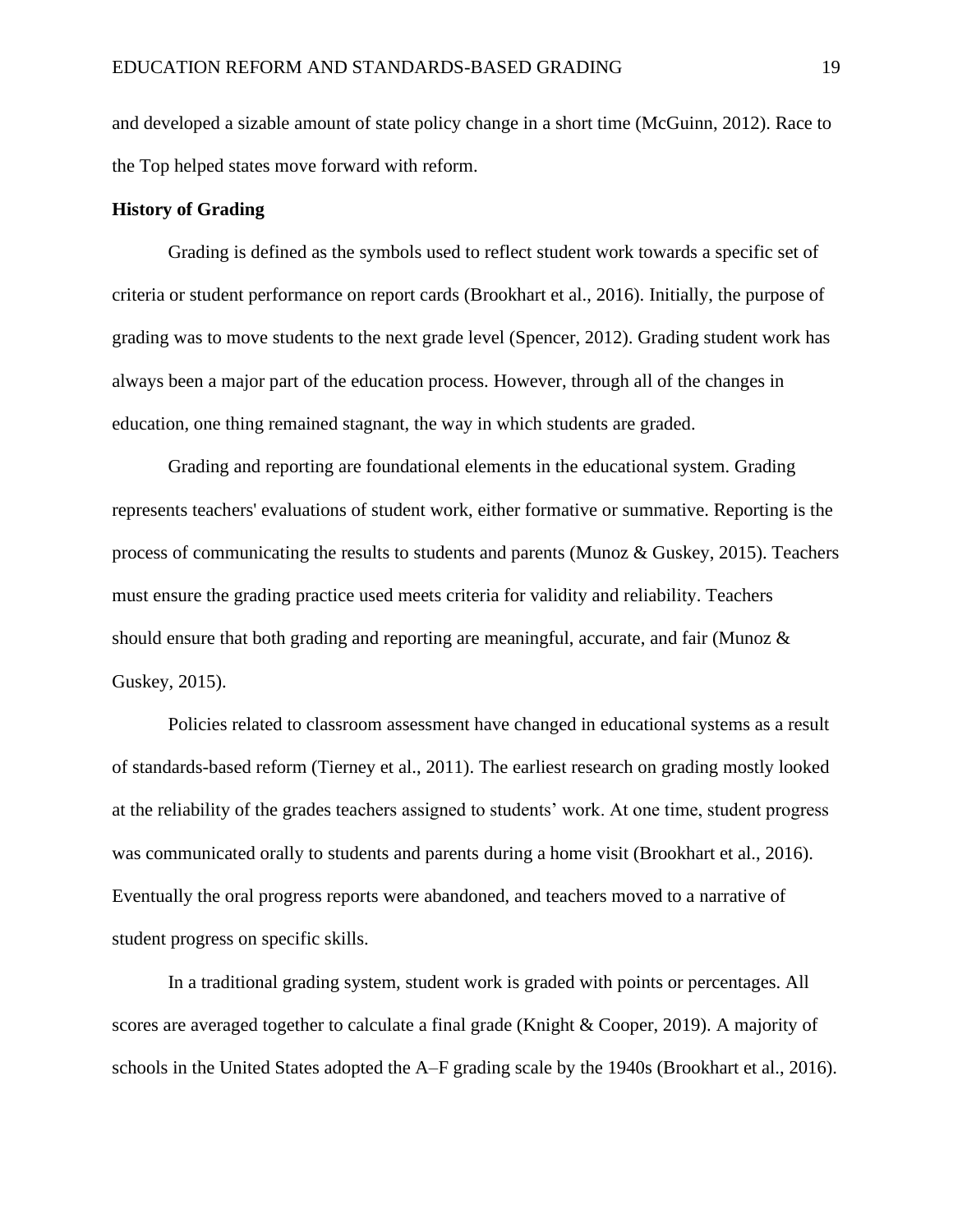This grading scale is still the most common scale used today. Concerns about grading emerged because of teacher practices, and lack of coherence increased (Tierney et al., 2011). Many school districts have adopted standards-based grading practices alongside the traditional grading system, but the standards-based grading system should replace the traditional point-based grades used (Scriffiny, 2008).

Elementary schools typically maintain detailed descriptions of student performance while high schools tend to favor the use of percentage grades. Percentage grades are less timeconsuming than detailed descriptions even though percentage grades do not reflect what students know and are able to do (Trumbull & Farr, 2000). High schools tend to stay with normreferenced grades to accommodate the need for ranking students for college admissions. Some elementary school teachers switched to mastery learning and then standards-based grading (Brookhart et al., 2016).

The traditional grading system comes with some weaknesses. One imperfection is the inability to communicate a student's proficiency on established standards if assessments and grading hinge on the number of assessments instead of assessment type (formative or summative). Another shortcoming is the uncertainty and vague comments about student learning when an average is used as a final grade (Hooper & Howell, 2014). These shortcomings of the traditional grading system are proof that grading reform is necessary.

#### **Standards Selection**

Standards provide direction by describing what students are expected to learn and what skills should develop at each grade level (Guskey, 2009). The standards align multiple ways, horizontally and vertically. The horizontal alignment allows for teachers in the same grade level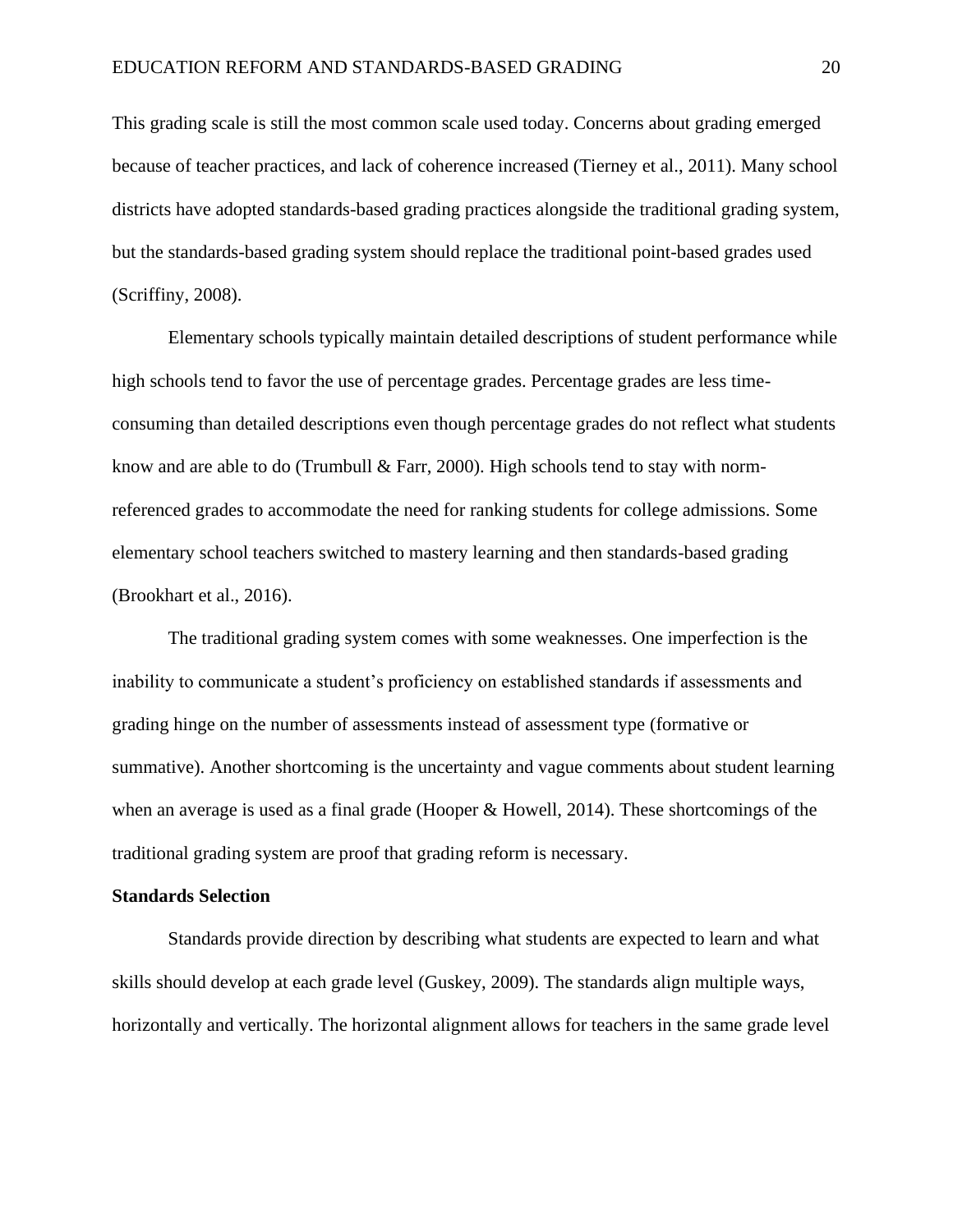to consistently teach the same concepts. The vertical alignment creates a learning progression throughout a student's academic experience.

Using both vertical (e.g., elementary, middle, high school) and horizontal (e.g., all fifth grade teachers) standards-based classroom instruction encompasses the goal of standards-based grading reform. The standards should be both vertically and horizontally aligned. This alignment will ensure every student is receiving the same high quality education no matter what variables are present.

Grading and reporting need to reference specific standards. Referencing specific standards encourages student learning (Guskey, 2009). Standards should be defined and must identify the specific knowledge, skills, and abilities that students will gain through interactions in the classroom (Guskey, 2009).

In order for a school to make the transition to standards-based grading, they will need to clearly identify the standards taught in each grade level. These specific standards are labeled as power standards. Each grade level should identify a specific set of power standards. Usually, three to five standards are sufficient (Guskey & Bailey, 2001).

Standards bring much-needed focus to curriculum enhancement efforts and provide new ways to assess student proficiency in a given content area (Guskey, 2009). The power standards are the main focus of the academic year. A majority of instructional time is needed to teach and assess power standards in order to reach mastery. These standards are recorded and appear on student report cards.

Once power standards are identified, the behind-the-scenes work of transitioning to and implementing standards-based grading can begin. It is important to work collaboratively as a school district to make decisions for standards-based grading before the implementation process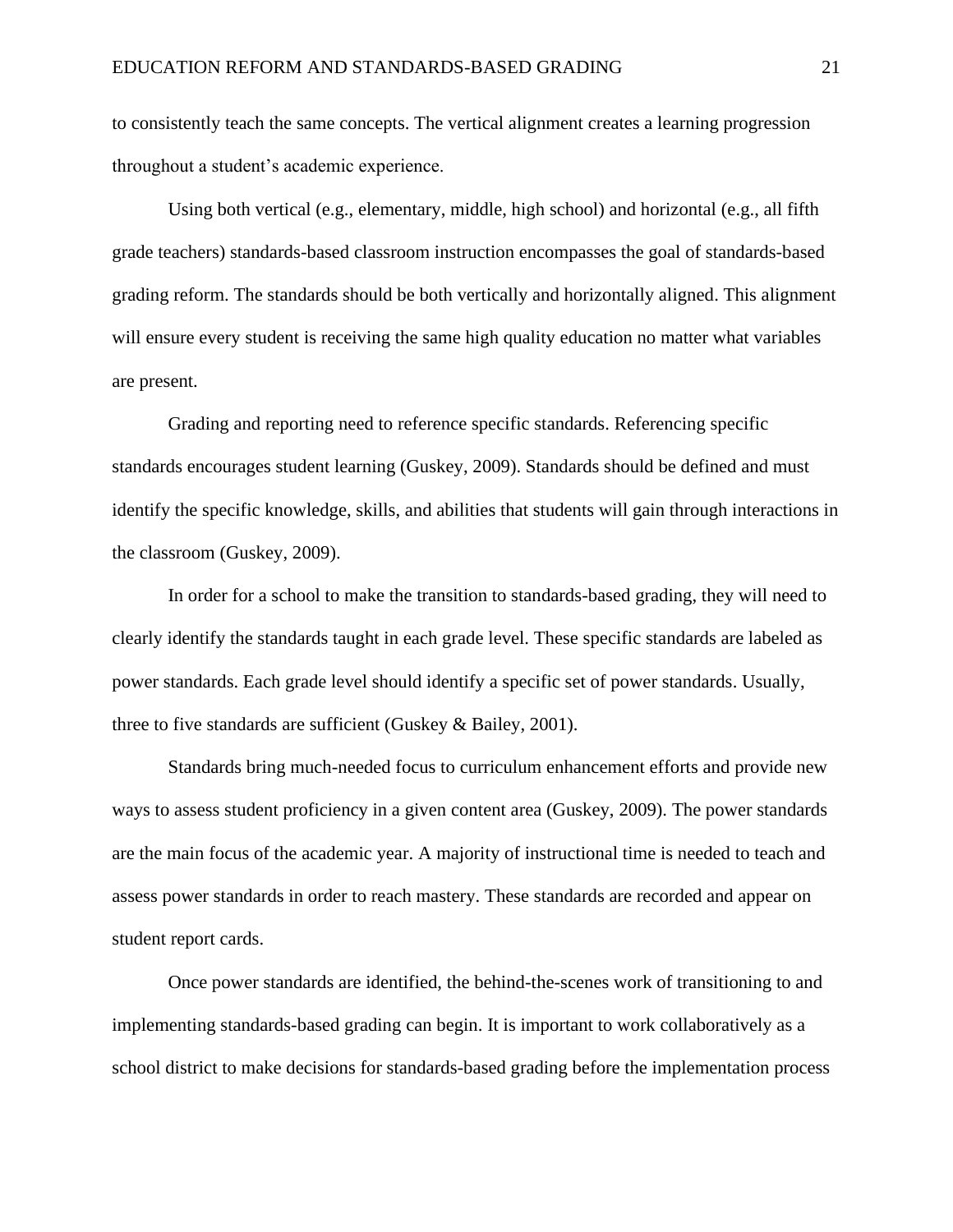is made public. The creation of a coherence map between grade levels creates consistency for a school district's power standards. This provides a solid foundation and understanding for all members of the district who can then give consistent information to students and parents.

# **Standards-Based Grading Implementation**

Roadblocks to successful and systematic implementation exist once a school district has made the decision to adopt standards-based grading (Peters et al., 2017). The transition to a standards-based grading system should be a well thought out and inclusive plan to create a smooth transition with all stakeholders having a deep understanding. The actual process of implementing standards-based grading can be a significant challenge (Hooper & Cowell, 2014). The implementation process is quite slow with a majority of the work being done behind-thescenes by administrators and teachers prior to full implementation. Competing the work towards implementation prior to rolling out the new system can prevent confusion for students and parents.

Traditional grading systems can create barriers to full implementation of standards-based grading (Guskey, 2009). Five common school policies that are obstacles to the implementation of standards-based grading include the following: grading "on the curve", selecting valedictorians, using grades as a form of punishment, using zeros in grading, and combining multiple aspects of learning into a single grade or "hodgepodge grading" (Guskey, 2009)

In a standards-based grading system, teachers base grades on explicit learning criteria from standards (Swan et al., 2014). It is important that teachers distinguish product, process, and progress criteria (Guskey, 2006). With the use of product criteria, teachers typically base grades entirely on final exam scores. The product criteria could be a student report, project, or presentation. Teachers who believe that product criteria does not provide a comprehensive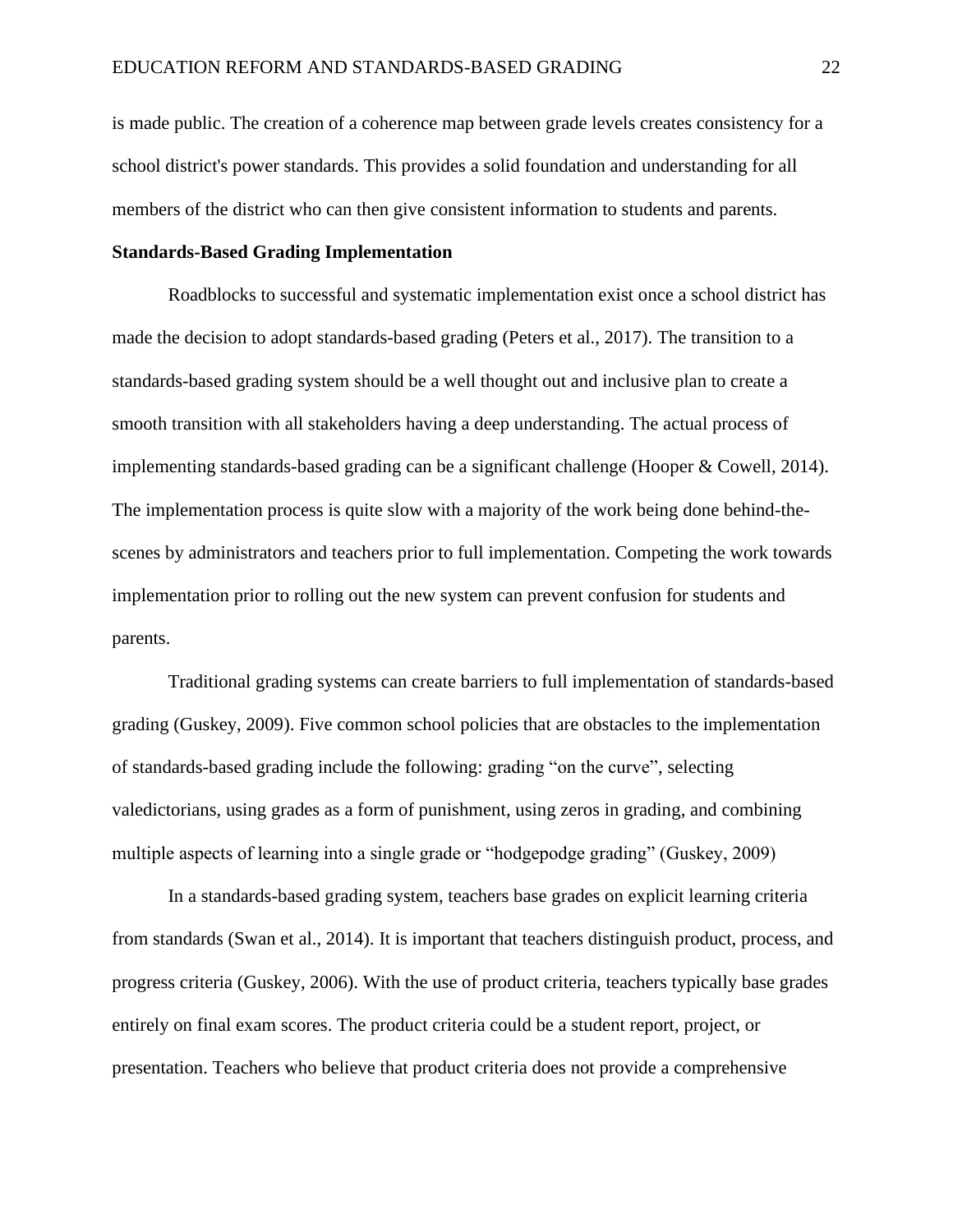account of student learning tend to accentuate process criteria. Teachers with this mindset believe that grades should reflect the final result along with how a student arrived at the final result. Teachers who recognize responsibility, effort, work habits, attendance, and class participation when assigning grades use process criteria. Progress criteria is used to show learning from experiences. Other names for progress criteria include learning gain, improvement scoring, value-added learning, and educational growth (Munoz & Guskey, 2015).

Grading is used to describe student performance on learning goals and determine what skills they have gained. (Munoz  $\&$  Guskey, 2015). A grade should be an accurate representation of student achievement, so non-achievement factors need be reported separately (Tierney et al., 2011). Multiple criteria are included when calculating a final grade for a student. Accurate grades can be ensured by using multiple assessments with careful combination. The weighting of the assessments needs to reflects the learning expectations (Tierney, Simon, & Charland, 2011).

The best designed curriculum, standards aligned assessments, and standards-based grading and reporting system would have little impact if policies stand in the way of implementation (Guskey, 2009). Schools need support from all administrators and teachers to implement standards-based grading to make the shift meaningful. The shift to a standards-based grading system can be successful with the support.

#### **Grading Concerns**

Because standards-based grading in the education system as a whole is new, many concerns arise when reporting grades. One concern is the way a student's final grade, or true score, is determined (Hooper & Howell, 2014). A final grade should be recorded based on student progress towards a specific content standard.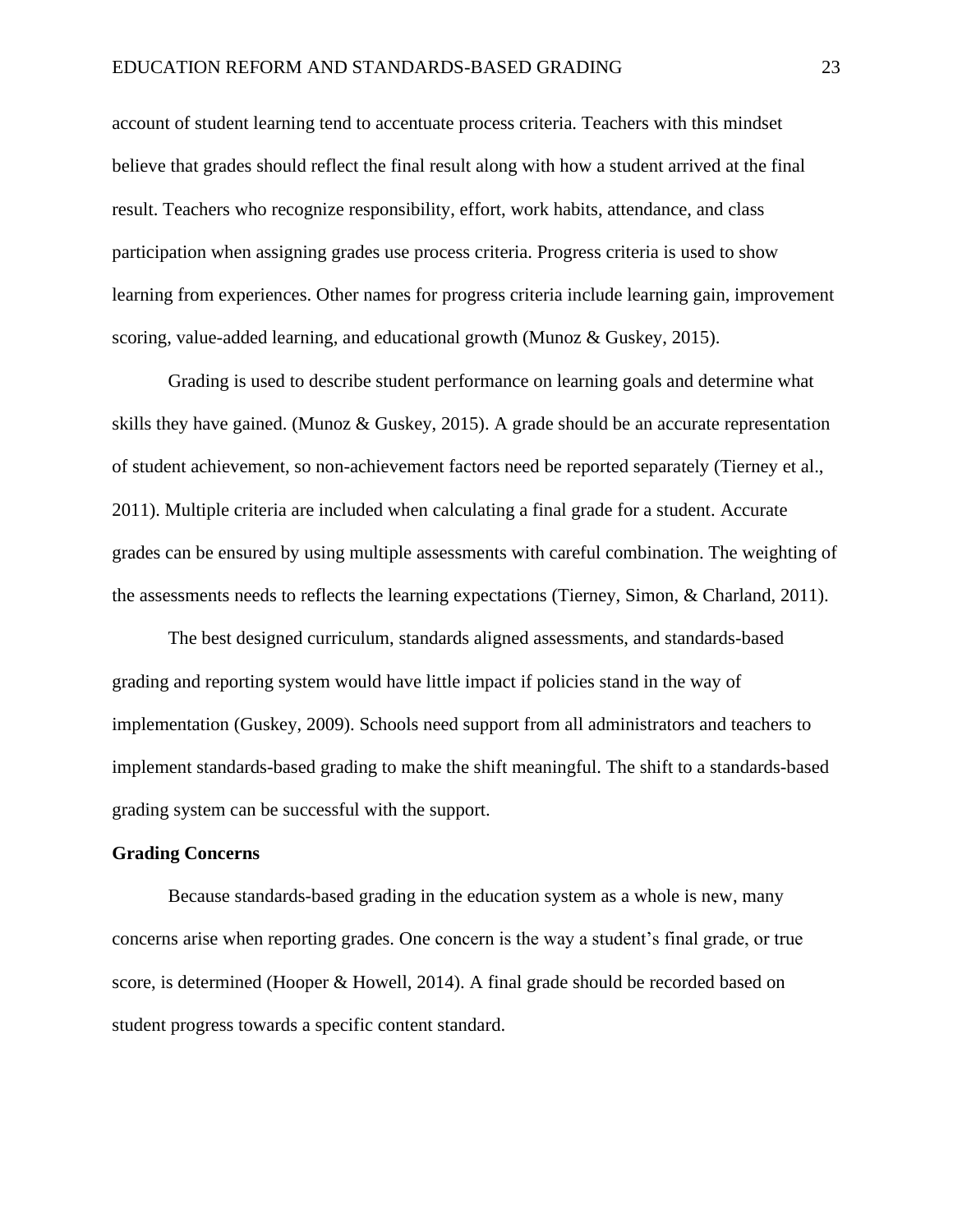Another concern with standards-based grading is consistency. There is considerable variation in grading practices, with little consistency across different schools and even with teachers in the same school (Guskey, 2009). Autonomy in the classroom is important, but not when it comes to grading.

The patchwork nature of grades shows that teachers' grading practices vary (Brookhart, 1991). Grading practices begin with the structure of the school day and core classes taught and assessed. Structural, academic, and social variances across grade levels, may assume a great deal of variance in grading practices (Randall & Engelhard, 2009).

Traditional elementary schools use a system in which students remain with one academic lead teacher throughout the day. Often, students have to travel to more specialized classes such as art, music, and physical education. Students travel as a cohort and spend the majority of their days with one lead teacher who teaches social studies, science, mathematics, and language arts.

The transition from elementary to middle school can be a challenge for many students. In a traditional middle school core classes are taught differently. Students routinely move from class to class receiving instruction from teachers who specialize in a specific academic subject. Students rarely spend more than 90 minutes in one class and do not transition from class to class as a cohort but intermix with students. The differences between elementary and middle school play a factor in the way in which students earn grades.

Structural, academic, and social variances across grade levels can cause inconsistencies in grading practices at different grade levels (Randall & Engelhard, 2009). Middle and high school teachers often do not consider improvement when grading compared to elementary school teachers who often do (Randall & Engelhard, 2009). Therefore, it is important to grade consistency to alleviate grading concerns.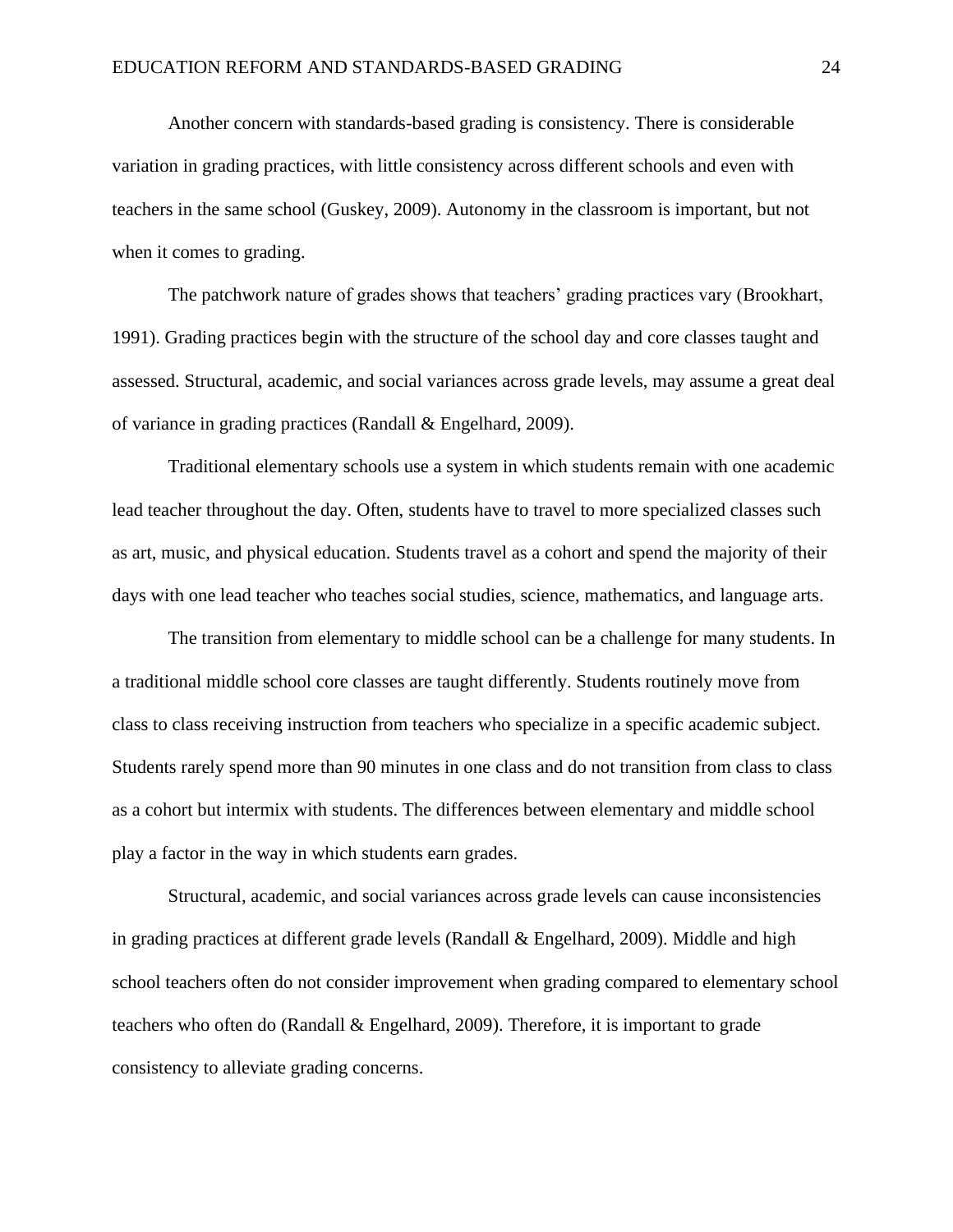# **Grading Inconsistencies**

When the purpose of grading is to report on student achievement, grades should be references to the curriculum objectives or learning expectations (Tierney et al., 2011). This foundational idea of standards-based grading was not always true in the elementary setting. Elementary school teachers were more likely pass students regardless of their earned grades. They also based grades less on content mastery and more on student ability (Randall  $\&$ Engelhard, 2009).

Grades are viewed as important in the American culture and can cause undue stress between teachers and students at the elementary and middle school levels (Randall & Engelhard, 2009). Studies of teachers' grading practices, opinions, and beliefs include these five themes. The themes are teachers use measures of achievement, primarily tests, as major determinants of grades; teachers believe it is important to grade fairly; teachers include non-cognitive factors in grades, including ability, effort, improvement, completion of work, and other student behaviors; grading practices are not consistent across teachers, either with respect to purpose or the extent to which non-cognitive factors are considered, reflecting differences in teachers' beliefs and values; and grading practices vary by grade level. (Brookhart et al., 2016).

As schools adopted standards-based grading, tensions grew. This is partly due to not understanding the grading process and not communicating grades to all stakeholders. Schools changing their grading systems deal prior beliefs, perceptions, and practices. This can result in a implementation dip because of resistance and lack of understanding (Randall & Engelhard, 2009). The confusion or lack of understanding that lingers around standards-based grading practices is the opposite of the intent with standards-based grading.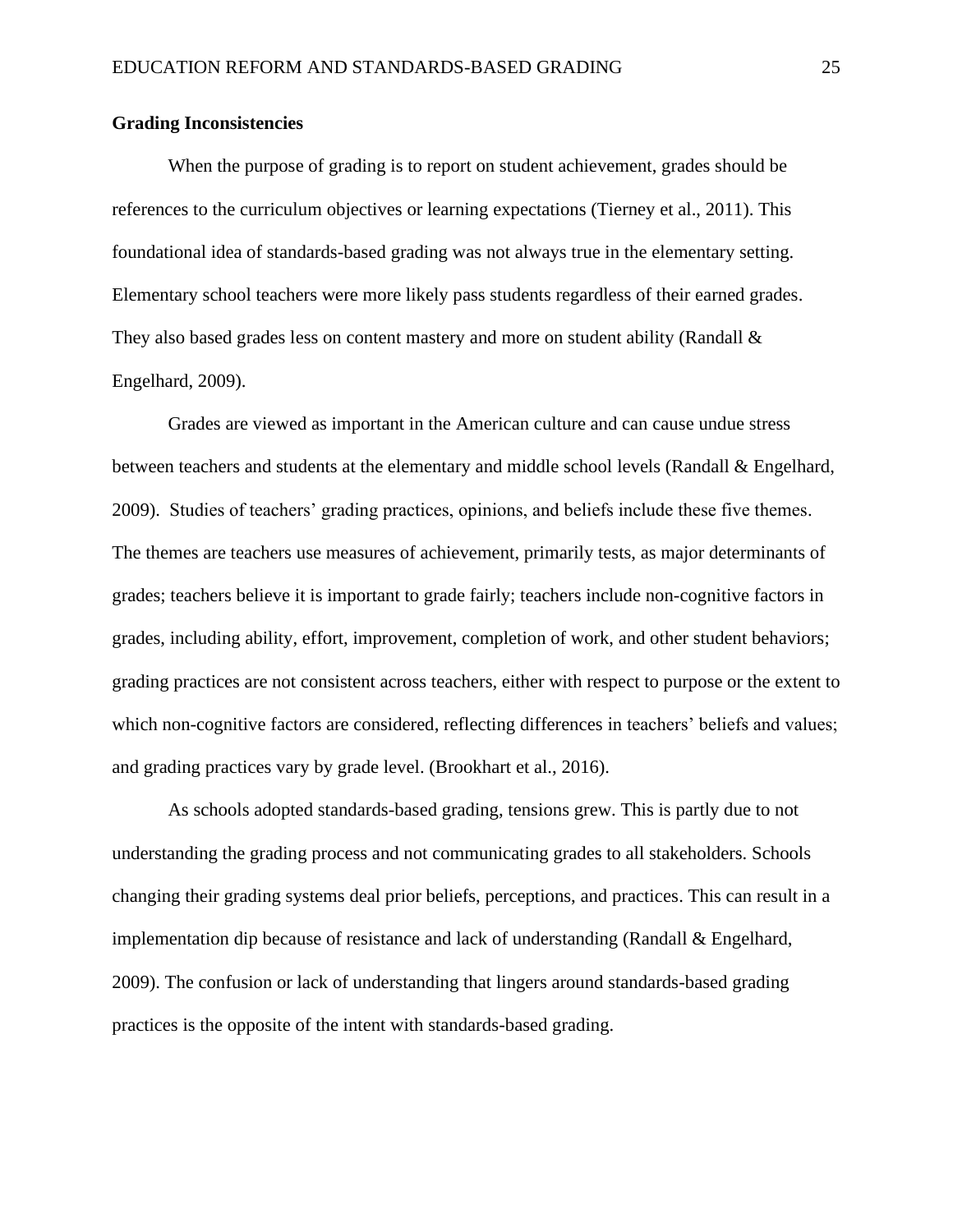In the standards-based grading literature, a lack of understanding and/or support by community members is identified as one of the most problematic areas (Randall & Engelhard, 2009). For a successful standards-based grading system to operate, it is vital to have support from administrators, teachers, students, parents, and the community. To gain support, it is necessary to clearly communicate the basis of standards-based grading so that grades are justified and their meaning is understood by administrators, teachers, students, and parents (Tierney et al., 2011).

Standards-based grading determines grades based on students' proficiency on a chosen set of skills. A goal is to clearly communicate both strengths and weaknesses to students and parents via detailed learning criteria (Scriffiny, 2008). Many teachers stress the need for fairness in their grading practices, but determining what is fair is a challenge. Teachers indicate the need for fairness and accuracy, not just accomplishment. Grades appear to be more fair if they are lowered for lack of effort or participation, and grading needs to be consistent (Brookhart et al., 2016). Teachers should reconsider grading practices that may distort achievement or falsely reduce differences in value (Gordon & Fay, 2010). To ensure fairness in grading practices, common assessments and scoring rubrics are vital.

Determining a student grade uses a different set of criteria with standards-based grading than the traditional percentage calculations. Surveys have been used over the past 20 years to record how teachers use evidence and their own judgment to determine grades (Brookhart et al., 2016). Grading practices vary by subject area, and non-achievement factors are often included in students' grades (Tierney et al., 2011). When teachers assign grades, they usually combine achievement with other sources of information related to students' behaviors, attitudes, work habits, attitudes, and effort (Swan et al., 2014). It is highly unlikely to totally normalize the idea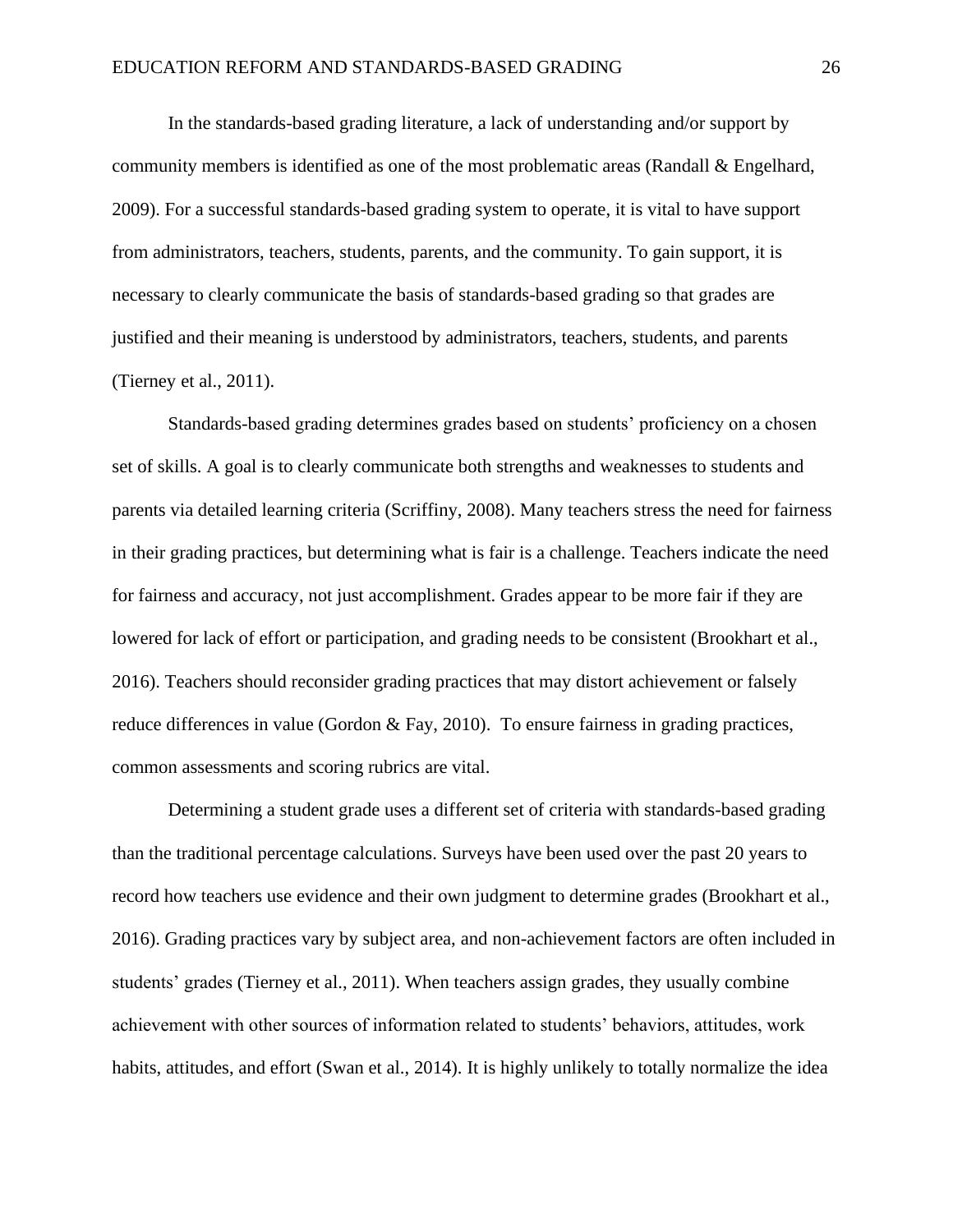of teacher judgement in the grading process (Guskey, 2009). Grading inconsistencies are expected due to the nature of teacher autonomy but can be easily managed in a standards-based grading system with uniform assessments and grading criteria.

#### **Standards-Based Assessments**

Assessments used in a standards-based grading system serve multiple purposes. A formative assessment is used to determine student progress towards the standard. Formative assessments are data collection pieces teachers use to alter daily instruction to fit the needs of the diverse learners in the classroom. A specific percentage of the class should be able to demonstrate mastery on a formative assessment before moving on to a new skill or are given a summative assessment on the current skill.

Formative assessments show the learning progression of a student. Formative assessments can be graded but are more often used as an evaluation of understanding and are not factored into final grades. The focus is on assessing student understanding and teaching effectiveness (Dixon & Worrell, 2016). Formative assessments are recorded to show student growth but do not get calculated into the students final score.

A formative assessment can be either spontaneous or planned. A spontaneous formative assessment often happens naturally within the classroom during instruction. A spontaneous formative assessment can simply be when a student raises their hand to provide an answer to a question in class. Based on the student answer, the direction of the lesson may change (Dixon  $\&$ Worrell, 2016). The teacher is able to get a real-time representation of student understanding from the lesson.

A planned formative assessment could be an exit ticket, quiz, or piece of homework that has been designed to assess student progress from a lesson covering a specific standard or skill.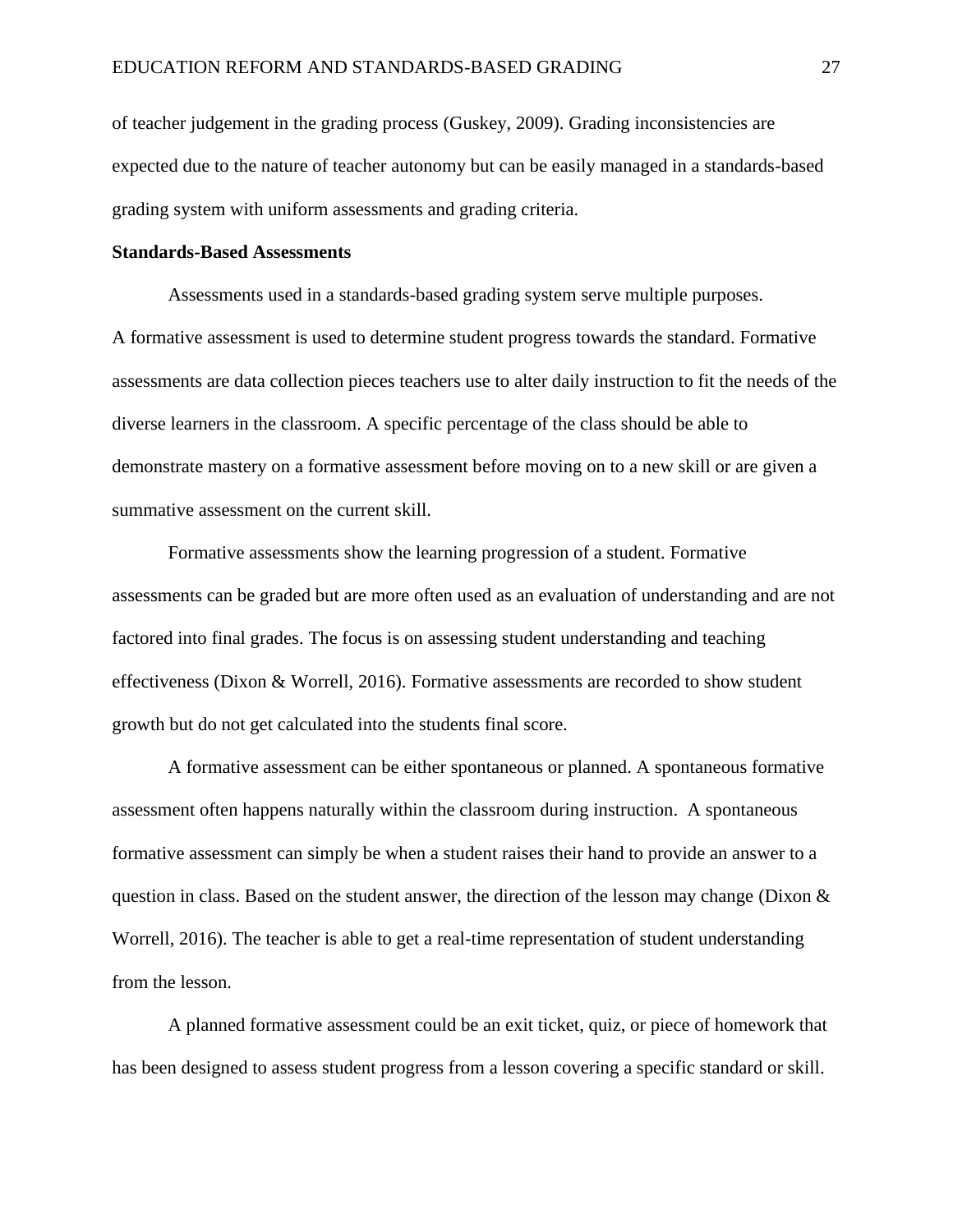An exit ticket consists of the teacher posing a question to students at the end of a lesson. Students write or verbalize their response to the question. The teacher then reviews the responses for student understanding and determines the starting point for the next day's lesson.

Formative assessments are used as tools that provide feedback to teachers or students to help students learn (Dixon & Worrell, 2016). The use of formative assessments in the classroom create powerful student conversations and directly impact student learning. Formative assessments also provide information about students who may need additional services, such as an intervention to provide them learning with a lower grade level skill.

Summative assessments reflect the end learning of a unit and determine the students' final score for a standard. Summative assessments are typically graded, occur less frequently, and are given at the end of instruction with a given standard (Dixon & Worrell, 2016).

A goal in a standards-based educational system is that all students can show mastery of a standard. Therefore, retakes should be allowed to show the change in student learning and growth. This concept is difficult for many stakeholders to understand if they do not have a deep rooted foundation with standards-based grading. Retakes are not typically offered in a traditional grading system. Wormeli describes retakes with an emphasis on a real-world application. In the real world, adults learn by repeated practice; they are not judged during the learning process, but only when it's time to demonstrate final proficiency or become fully certified (Wormeli, 2011).

The use of formative and summative assessments are integral parts of a standards-based learning system. The information gathered from formative assessments gives the teacher direction for the student progress and information as to when a summative assessment should be administered. A standards-based grading system needs to correctly implement both formative and summative assessments.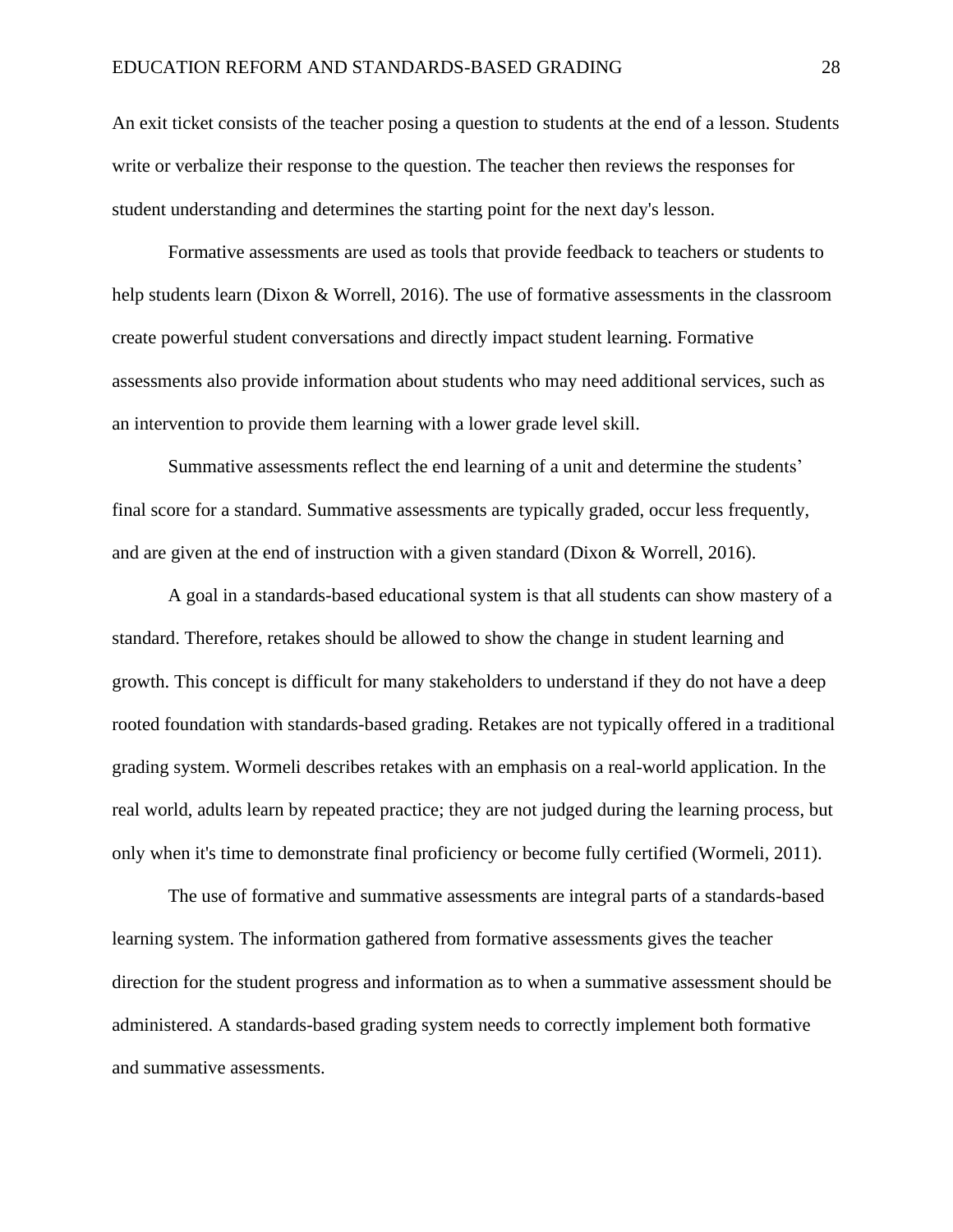#### **Future Research**

After reviewing scholarly journal articles dedicated to the topics of education reform and standards-based grading, a number of subject areas stood out for future research. Future research should examine the role that federal, state, and local governments play in the education system. Because laws, rules, and regulations pertaining to education are established and enforced by all levels of government in the United States, it is necessary to understand the jurisdiction that each entity covers to determine overlap or gaps in policies. This would allow for better education reform.

Future research in the area of grading inconsistencies and bias should also be examined. While 48 states and the District of Columbia have adopted standards-based grading, two states have not. Therefore, inconsistencies exist in grading but to what extent? Teachers are expected to assign grades in an unbiased manner; however, bias does exist.

As the results from the 2020 Census are yet to be released, administrators, teachers, students, and parents, may be curious about the demographics of those in the United States education system. Having information about the makeup of the student population now and projections for the future may play a vital role in preparing for subsequent years.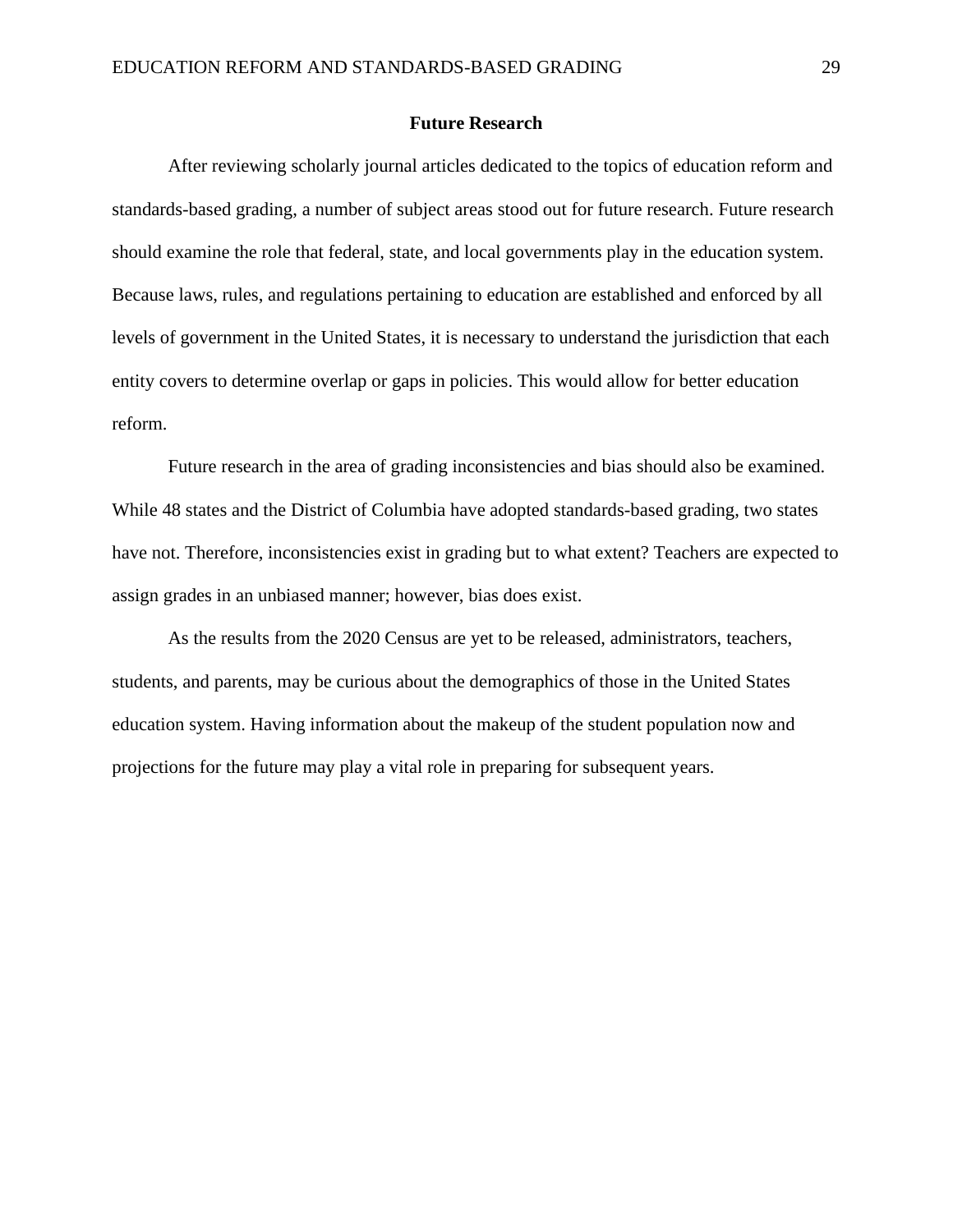#### **Conclusion**

Change is inevitable in life, and the educational system in the United States has incorporated many aspects of reform within its history. Change is often met with resistance, but it is imperative that the system be open to continual reform as the needs and diversity of teachers, students, and parents evolve. Individual needs are important and must be addressed and protected under educational law. Therefore, the federal, state, and local governments play a key role in providing funding and guidance pertaining to education. Funding has allowed schools to be more innovative than ever before.

Coordination between administrators, teachers, students, and parents foster a system that is devoted to student development. Everyone must work together to understand a complex grading system in order for students to be successful. Because we place so much value on grades as a society, the grading system needs to accurately reflect a student's performance. In order for students to be successful, all stakeholders must put considerable effort into understanding the basis of the transition to standards-based grading. Teachers are important and have a large impact on the level of student success. Teachers have a responsibility to educate students using established criteria without bias.

While no system is perfect, the United States education system has the power to unite a community. Working together and supporting one another can help solve global issues. The system as a whole needs to be able to recognize challenges and respond.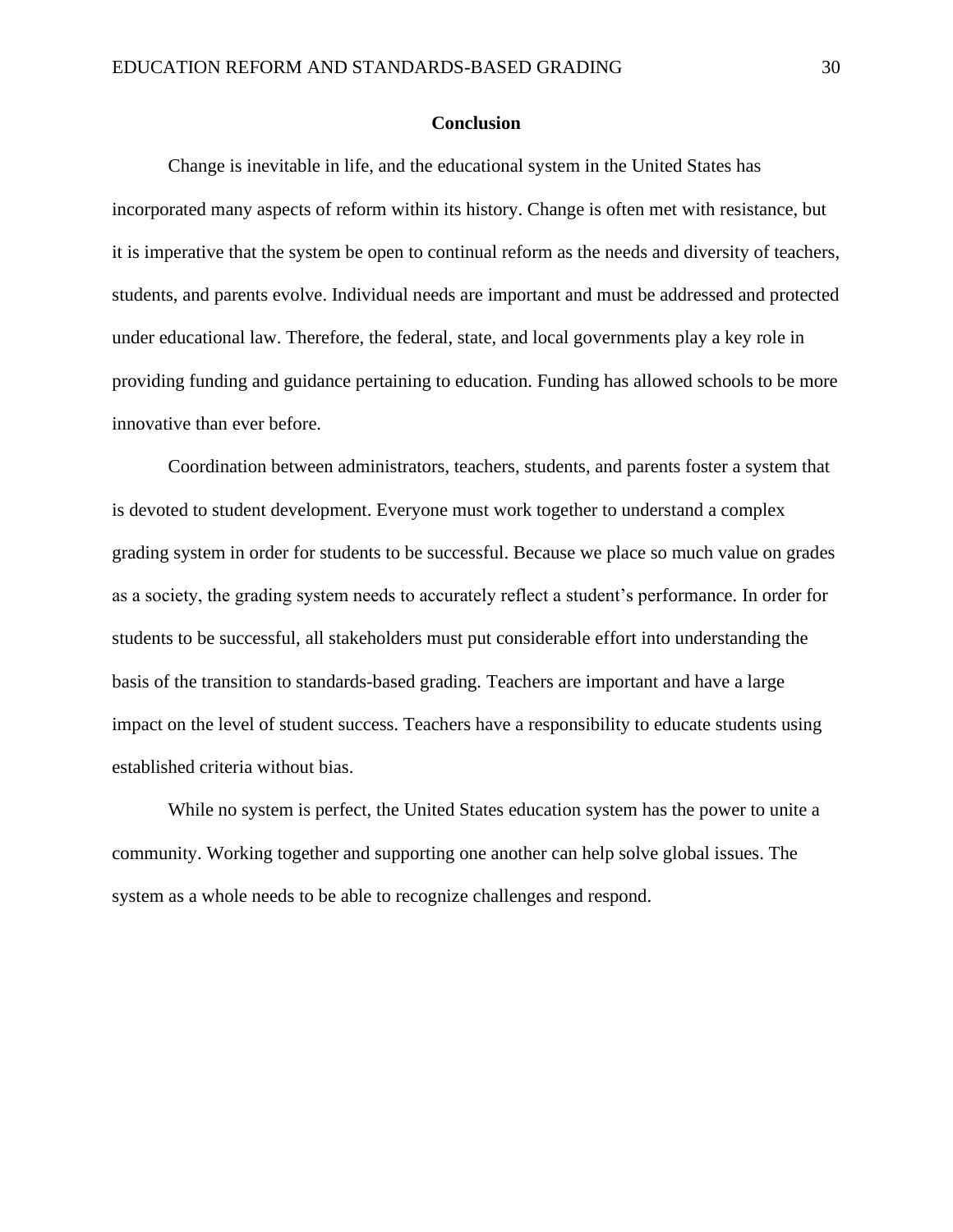#### **References**

- Aldridge, J. (2003). Accountability Systems: Implications of Requirements of the No Child Left Behind Act of 2001. *Childhood Education*, *80*(1), 46-47.
- Aldridge, J. (2003). Rethinking the No Child Left Behind Act of 2001. *Childhood Education*, *80*(1), 45.

Brenchley, C. (2015, April 8). What is ESEA? *Homeroom the Official Blog of the U.S. Department of Education*. https://blog.ed.gov/2015/04/what-isesea/#:~:text=Fifty%20years%20ago%2C%20President%20Lyndon,in%20educating%20 our%20young%20people.&text=The%20purpose%20of%20ESEA%20was%20to%20pro vide%20additional%20resources%20for%20vulnerable%20students.

- Brookhart, S. M. (1991). Grading Practices and Validity. *Educational Measurement: Issues and Practice*, *10*(1), 35-36. https://doi.org/10.1111/j.1745-3992.1991.tb00182.x
- Brookhart, S. M., Guskey, T. R., Bowers, A. J., McMillan, J. H., Smith, J. K., Smith, L. F., Stevens, M. T., & Welsh, M. E. (2016). A Century of Grading Research. *Review of Educational Research*, *86*(4), 803-848. https://doi.org/10.3102/0034654316672069
- Chen, P. P., & Bonner, S. M. (2017). Teachers' Beliefs about Grading Practices and a Constructivist Approach to Teaching. *Educational Assessment*, *22*(1), 18-34.
- Colby, S. A. (1999). Grading in a standards-based system. *Educational Leadership*, *56*(6), 52-55.
- Cooper, H., Jackson, K., Nye, B., & Lindsay, J. J. (2001). A Model of Homework's Influence on the Performance Evaluations of Elementary School Students. *The Journal of Experimental Education*, *69*(2), 181-199. https://doi.org/10.1080/00220970109600655
- Daly, B. P., Burke, R., Hare, I., Mills, C., & Owens, C. (2006). Enhancing No Child Left Behind-School mental health connections. *The Journal of School Health*, *76*(9), 446-451.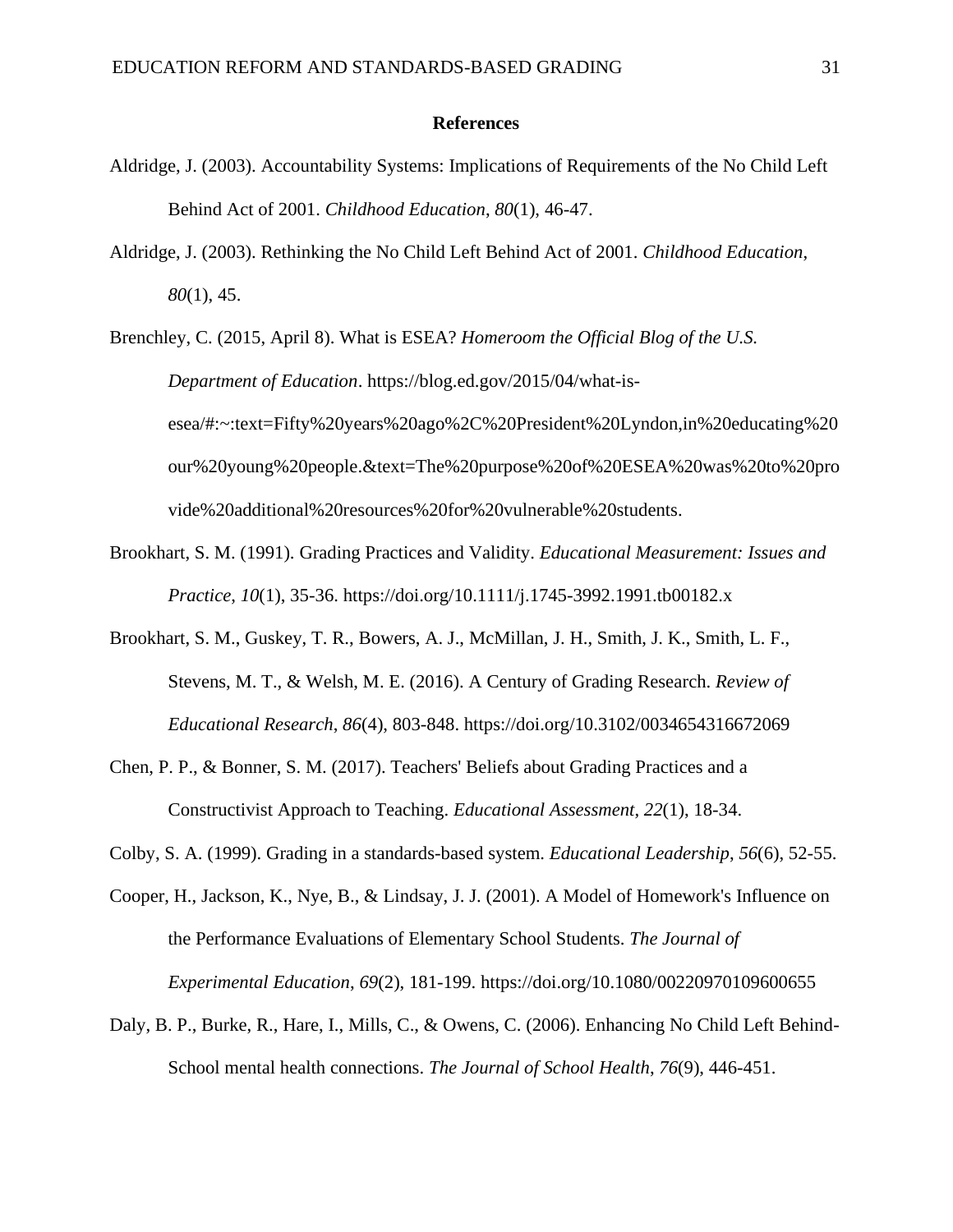- DeLoach Johnson, I. (2001). Standards-based teaching: Alive and well in Portugal. *Mathematics Teaching in the Middle School*, *6*(9), 538-542.
- *Development Process*. (2020). Common Core State Standards Initiative.

http://www.corestandards.org/about-the-standards/development-process/

Dixson, D. D., & Worrell, F. C. (2016). Formative and Summative Assessment in the Classroom. *Theory Into Practice*, *55*(2), 153-159. https://doi.org/10.1080/00405841.2016.1148989

Goode, G. (2009). Testing and Grading vs. Assessing. *Language Arts*, *86*(5).

- Gordon, M. E., & Fay, C. H. (2010). The Effects of Grading and Teaching Practices on Students' Perceptions of Grading Fairness. *College Teaching*, *58*(3), 93-98.
- Hartwell, R. D., & Furr, C. J. (2003). The Embedded Nature of Standards-based Instruction. *Kappa Delta Pi Record*, *40*(1), 6-9.
- Hong, E. (2001). Homework style, homework environment, and academic achievement. *Learning Environments Research*, *4*(1), 7-23. https://doi.org/10.1023/A:1011458407666
- Hooper, J., & Cowell, R. (2014). Standards-Based Grading: History Adjusted True Score. *Educational Assessment*, *19*(1), 58-76. https://doi.org/10.1080/10627197.2014.869451
- Howell, W. G. (2015). Results of President Obama's Race to the Top. *Education Next*, *15*(4).
- Howell, W. G., & Magazinnik, A. (2017). Presidential Prescriptions for State Policy: Obama's Race to the Top Initiative. *Journal of Policy Analysis and Management*, *36*(3), 502-531. https://doi.org/10.1002/pam.21986
- Jung, L. A., & Guskey, T. R. (2007). Standards-Based Grading and Reporting: A Model for Special Education. *Teaching Exceptional Children*, *40*(2), 48-53.
- Kendall, D. (2018). Evaluating Common Core: Are Uniform Standards a Silver Bullet for Education Reform? *The Journal of Educational Foundations*, *31*(3/4), 47-62.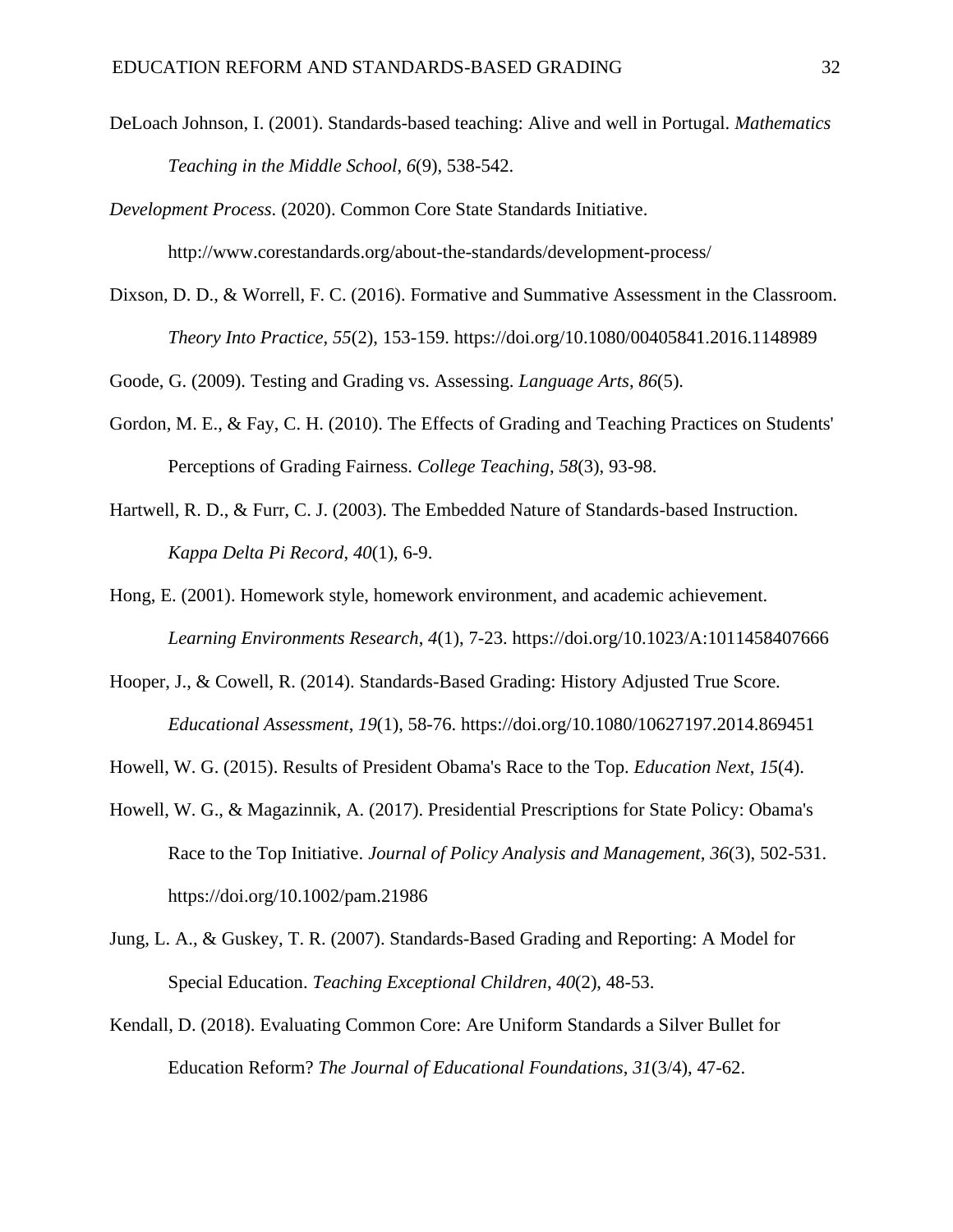- Knight, M., & Cooper, R. (2019). Taking on a New Grading System: The Interconnected Effects of Standards-Based Grading on Teaching, Learning, Assessment, and Student Behavior. *National Association of Secondary School Principals. NASSP Bulletin*, *103*(1), 65-92.
- Krieg, J. M. (2008). Are Students Left Behind? The Distributional Effects of the No Child Left Behind Act. *Education Finance and Policy*, *3*(2), 250-281. https://doi.org/10.1162/edfp.2008.3.2.250
- Linn, R. L., Baker, E. L., & Betenbenner, D. W. (2002). Accountability systems: Implications of requirements of the No Child Left Behind Act of 2001. *Educational Researcher*, *31*(6).
- Marrongelle, K., Sztajn, P., & Smith, M. (2013). Scaling Up Professional Development in an Era of Common State Standards. *Journal of Teacher Education*, *64*(3), 202.
- McGuinn, P. (2012). Stimulating Reform. *Educational Policy*, *26*(1), 136-159. https://doi.org/10.1177/0895904811425911
- McMillian, J. A., Myran, S., & Workman, D. (2002). Elementary teachers' classroom assessment and grading practices. *The Journal of Educational Research*, *95*(4), 203.
- Miller, J. J. (2013). A Better Grading System: Standards-Based, Student-Centered Assessment. *English Journal*, *103*(1), 111-118.
- Mohnsen, B. (2006). Assessment and Grading in Physical Education. *Strategies: A Journal for Physical and Sport Educators*, *20*(2), 24-28.

Munoz, M. A., & Guskey, T. R. (2015). Standards-Based Grading and Reporting Will Improve Education: Making Clear Linkages Between Standards, Assessment, Grading, and Reporting That Are Concisely Reported Work for the Betterment of All Students. *Phi Delta Kappan*, *96*(7).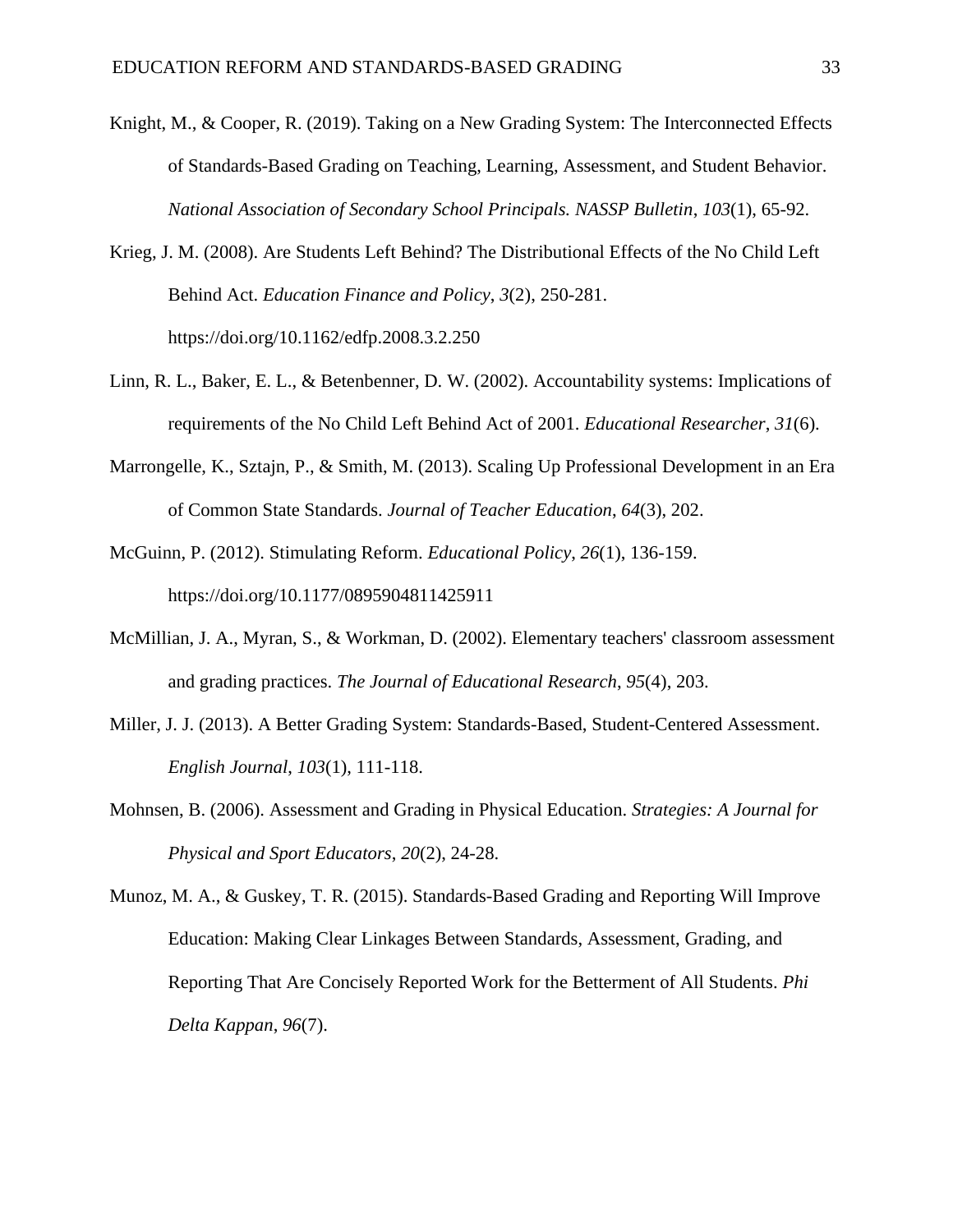- Peterson, P. E., Barrows, S., & Gift, T. (2016). After Common Core, States Set Rigorous Standards. *Education Next*, *16*(3).
- Peterson, P. E., & Kaplan, P. (2013). Despite Common Core, States Still Lack Common Standards. *Education Next*, *13*(4).
- Poorthuis, A. M. G., Juvonen, J., Thomaes, S., Denissen, J. J. A., Orobio de Castro, B., & Van Aken, M. A. G. (2015). Do grades shape students' school engagement? The psychological consequences of report card grades at the beginning of secondary school. *Journal of Educational Psychology*, *107*(3), 842-854. https://doi.org/10.1037/edu0000002
- Randall, J., & Engelhard, G. (2009). Differences Between Teachers' Grading Practices in Elementary and Middle Schools. *The Journal of Educational Research*, *102*(2), 175-185.
- Scarlett, M. H. (2018). "Why Did I Get a C?": Communicating Student Performance Using Standards-Based Grading. *Insight: A Journal of Scholarly Teaching*, *13*, 59-75.
- Scriffiny, P. L. (2008). Seven Reasons for Standards-Based Grading. *Expecting Excellence*, *66*(2), 70-74.
- Shippy, N., Washer, B. A., & Perrin, B. (2013). Teaching With the End in Mind: The Role of Standards-Based Grading. *Journal of Family and Consumer Sciences*, *105*(2), 14-16.
- Sobel, D. M., & Taylor, S. V. (2003). Teacher evaluation standards in practice: A standardsbased assessment tool for diversity-responsive teaching. *The Teacher Educator*, *38*(4), 285.
- Swan, G. M., Guskey, T. R., & Jung, L. A. (2014). Parents' and teachers' perceptions of standards-based and traditional report cards. *Educational Assessment, Evaluation and Accountability*, *26*(3), 289-299. https://doi.org/10.1007/s11092-014-9191-4